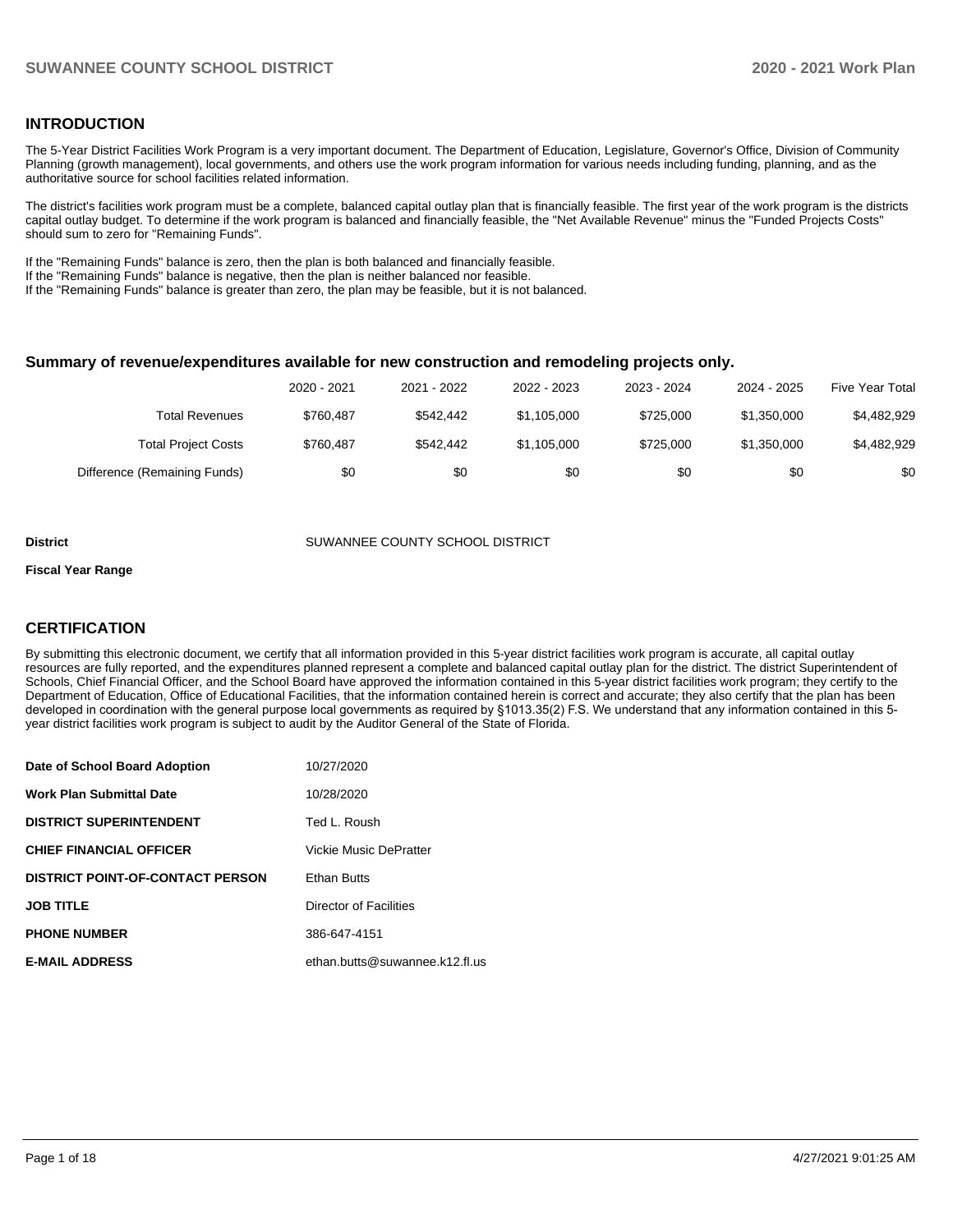# **Expenditures**

#### **Expenditure for Maintenance, Repair and Renovation from 1.50-Mills and PECO**

Annually, prior to the adoption of the district school budget, each school board must prepare a tentative district facilities work program that includes a schedule of major repair and renovation projects necessary to maintain the educational and ancillary facilities of the district.

|                           | Item                                                                                                                                                                                                                                                                                      | 2020 - 2021<br><b>Actual Budget</b> | 2021 - 2022<br>Projected | 2022 - 2023<br>Projected | 2023 - 2024<br>Projected | 2024 - 2025<br>Projected | Total     |
|---------------------------|-------------------------------------------------------------------------------------------------------------------------------------------------------------------------------------------------------------------------------------------------------------------------------------------|-------------------------------------|--------------------------|--------------------------|--------------------------|--------------------------|-----------|
| HVAC                      |                                                                                                                                                                                                                                                                                           | \$175,000                           | \$175,000                | \$175,000                | \$175,000                | \$175,000                | \$875,000 |
|                           | Locations: BRANFORD BUS GARAGE, BRANFORD ELEMENTARY, BRANFORD HIGH SCHOOL, RIVEROAK Technical College, SUWANNEE MIDDLE,<br>SUWANNEE PINEVIEW ELEMENTARY, SUWANNEE RIVERSIDE ELEMENTARY, SUWANNEE SENIOR HIGH, SUWANNEE<br>SPRINGCREST ELEMENTARY, TRANSPORTATION & MAINTENANCE DEPARTMENT |                                     |                          |                          |                          |                          |           |
| Flooring                  |                                                                                                                                                                                                                                                                                           | \$25,000                            | \$25,000                 | \$25,000                 | \$25,000                 | \$25,000                 | \$125,000 |
|                           | Locations: BRANFORD BUS GARAGE, BRANFORD ELEMENTARY, BRANFORD HIGH SCHOOL, RIVEROAK Technical College, SUWANNEE MIDDLE,<br>SUWANNEE PINEVIEW ELEMENTARY, SUWANNEE RIVERSIDE ELEMENTARY, SUWANNEE SENIOR HIGH, SUWANNEE<br>SPRINGCREST ELEMENTARY, TRANSPORTATION & MAINTENANCE DEPARTMENT |                                     |                          |                          |                          |                          |           |
| Roofing                   |                                                                                                                                                                                                                                                                                           | \$35,000                            | \$35,000                 | \$35,000                 | \$35,000                 | \$35,000                 | \$175,000 |
|                           | Locations: BRANFORD BUS GARAGE, BRANFORD ELEMENTARY, BRANFORD HIGH SCHOOL, RIVEROAK Technical College, SUWANNEE MIDDLE,<br>SUWANNEE PINEVIEW ELEMENTARY, SUWANNEE RIVERSIDE ELEMENTARY, SUWANNEE SENIOR HIGH, SUWANNEE<br>SPRINGCREST ELEMENTARY, TRANSPORTATION & MAINTENANCE DEPARTMENT |                                     |                          |                          |                          |                          |           |
| Safety to Life            |                                                                                                                                                                                                                                                                                           | \$30,000                            | \$36,000                 | \$30,000                 | \$30,000                 | \$30,000                 | \$156,000 |
| Locations:                | BRANFORD BUS GARAGE, BRANFORD ELEMENTARY, BRANFORD HIGH SCHOOL, RIVEROAK Technical College, SUWANNEE MIDDLE,<br>SUWANNEE PINEVIEW ELEMENTARY, SUWANNEE RIVERSIDE ELEMENTARY, SUWANNEE SENIOR HIGH, SUWANNEE<br>SPRINGCREST ELEMENTARY, TRANSPORTATION & MAINTENANCE DEPARTMENT            |                                     |                          |                          |                          |                          |           |
| Fencing                   |                                                                                                                                                                                                                                                                                           | \$6,000                             | \$6,000                  | \$6,000                  | \$6,000                  | \$6,000                  | \$30,000  |
| Locations:                | BRANFORD BUS GARAGE, BRANFORD ELEMENTARY, BRANFORD HIGH SCHOOL, RIVEROAK Technical College, SUWANNEE MIDDLE,<br>SUWANNEE PINEVIEW ELEMENTARY, SUWANNEE RIVERSIDE ELEMENTARY, SUWANNEE SENIOR HIGH, SUWANNEE<br>SPRINGCREST ELEMENTARY, TRANSPORTATION & MAINTENANCE DEPARTMENT            |                                     |                          |                          |                          |                          |           |
| Parking                   |                                                                                                                                                                                                                                                                                           | \$0                                 | \$0                      | \$0                      | \$0                      | \$0                      | \$0       |
|                           | Locations: No Locations for this expenditure.                                                                                                                                                                                                                                             |                                     |                          |                          |                          |                          |           |
| Electrical                |                                                                                                                                                                                                                                                                                           | \$15,000                            | \$15,000                 | \$15,000                 | \$15,000                 | \$15,000                 | \$75,000  |
| Locations:                | BRANFORD BUS GARAGE, BRANFORD ELEMENTARY, BRANFORD HIGH SCHOOL, RIVEROAK Technical College, SUWANNEE MIDDLE,<br>SUWANNEE PINEVIEW ELEMENTARY, SUWANNEE RIVERSIDE ELEMENTARY, SUWANNEE SENIOR HIGH, SUWANNEE<br>SPRINGCREST ELEMENTARY, TRANSPORTATION & MAINTENANCE DEPARTMENT            |                                     |                          |                          |                          |                          |           |
| Fire Alarm                |                                                                                                                                                                                                                                                                                           | \$50,000                            | \$50,000                 | \$50,000                 | \$50,000                 | \$50,000                 | \$250,000 |
|                           | Locations: BRANFORD BUS GARAGE, BRANFORD ELEMENTARY, BRANFORD HIGH SCHOOL, RIVEROAK Technical College, SUWANNEE MIDDLE,<br>SUWANNEE PINEVIEW ELEMENTARY, SUWANNEE RIVERSIDE ELEMENTARY, SUWANNEE SENIOR HIGH, SUWANNEE<br>SPRINGCREST ELEMENTARY, TRANSPORTATION & MAINTENANCE DEPARTMENT |                                     |                          |                          |                          |                          |           |
| Telephone/Intercom System |                                                                                                                                                                                                                                                                                           | \$0                                 | \$0                      | \$0                      | \$0                      | \$0                      | \$0       |
|                           | Locations: No Locations for this expenditure.                                                                                                                                                                                                                                             |                                     |                          |                          |                          |                          |           |
| Closed Circuit Television |                                                                                                                                                                                                                                                                                           | \$0                                 | \$0                      | \$0 <sub>1</sub>         | \$0                      | \$0                      | \$0       |
|                           | Locations: No Locations for this expenditure.                                                                                                                                                                                                                                             |                                     |                          |                          |                          |                          |           |
| Paint                     |                                                                                                                                                                                                                                                                                           | \$20,000                            | \$20,000                 | \$20,000                 | \$20,000                 | \$20,000                 | \$100,000 |
|                           | Locations: BRANFORD BUS GARAGE, BRANFORD ELEMENTARY, BRANFORD HIGH SCHOOL, RIVEROAK Technical College, SUWANNEE MIDDLE,<br>SUWANNEE PINEVIEW ELEMENTARY, SUWANNEE RIVERSIDE ELEMENTARY, SUWANNEE SENIOR HIGH, SUWANNEE<br>SPRINGCREST ELEMENTARY, TRANSPORTATION & MAINTENANCE DEPARTMENT |                                     |                          |                          |                          |                          |           |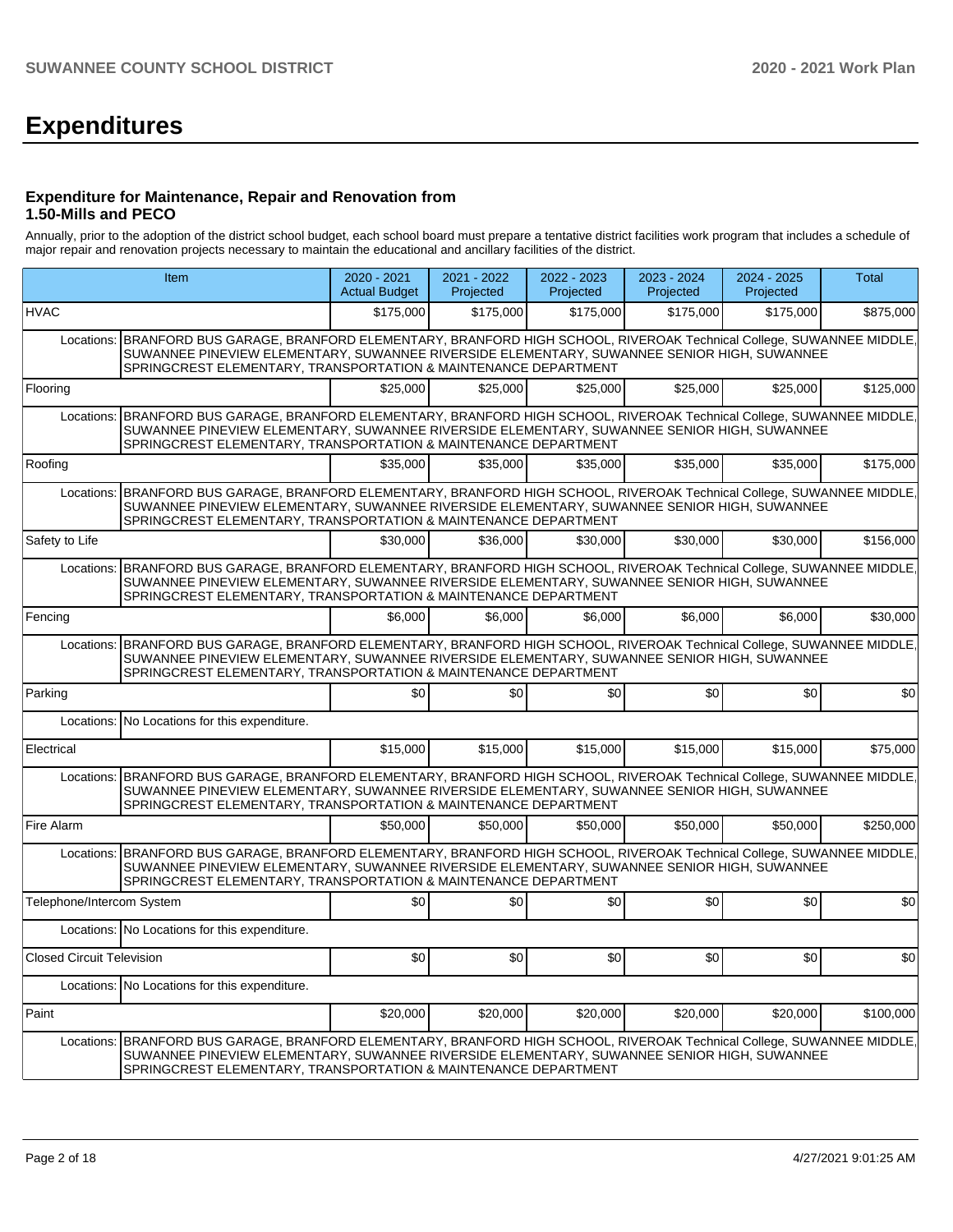| Maintenance/Repair                                                                                                                                                                                                                                                                          |              | \$100,000 | \$100,000 | \$100,000 | \$100,000 | \$100,000 | \$500,000   |
|---------------------------------------------------------------------------------------------------------------------------------------------------------------------------------------------------------------------------------------------------------------------------------------------|--------------|-----------|-----------|-----------|-----------|-----------|-------------|
| Locations: BRANFORD BUS GARAGE, BRANFORD ELEMENTARY, BRANFORD HIGH SCHOOL, RIVEROAK Technical College, SUWANNEE MIDDLE,<br>ISUWANNEE PINEVIEW ELEMENTARY, SUWANNEE RIVERSIDE ELEMENTARY, SUWANNEE SENIOR HIGH, SUWANNEE<br>ISPRINGCREST ELEMENTARY. TRANSPORTATION & MAINTENANCE DEPARTMENT |              |           |           |           |           |           |             |
|                                                                                                                                                                                                                                                                                             | Sub Total: I | \$456,000 | \$462,000 | \$456,000 | \$456,000 | \$456,000 | \$2,286,000 |

| IPECO.                   | ሰጣ          | $\sim$    | $\sim$    | ሰሰ        | ¢∩        | \$0                         |
|--------------------------|-------------|-----------|-----------|-----------|-----------|-----------------------------|
| Maintenance Expenditures | JU.         | υυ        | ມບ        | Ψ         | υU        |                             |
| l.50 Mill Sub Total: l   | \$1,713,046 | \$978,058 | \$970,099 | \$962,595 | \$963,894 | $^{\prime}$ .692<br>\$5,587 |

|                              | <b>Other Items</b>                                                                                                                                                                                                                                                                       | $2020 - 2021$<br><b>Actual Budget</b> | 2021 - 2022<br>Projected | 2022 - 2023<br>Projected | 2023 - 2024<br>Projected | 2024 - 2025<br>Projected                                                 | <b>Total</b> |
|------------------------------|------------------------------------------------------------------------------------------------------------------------------------------------------------------------------------------------------------------------------------------------------------------------------------------|---------------------------------------|--------------------------|--------------------------|--------------------------|--------------------------------------------------------------------------|--------------|
|                              | Positive Balance from Projects Schedule                                                                                                                                                                                                                                                  | \$1.046                               | \$10.058                 | \$3,099                  | \$595                    | \$1,894                                                                  | \$16,692     |
|                              | Locations BRANFORD BUS GARAGE, BRANFORD ELEMENTARY, BRANFORD HIGH SCHOOL, OPPORTUNITY SCHOOL<br><b>RESOURCE CENTER</b><br>SUWANNEE PINEVIEW ELEMENTARY, SUWANNEE RIVERSIDE ELEMENTARY, SUWANNEE SENIOR HIGH, SUWANNEE<br>SPRINGCREST ELEMENTARY, TRANSPORTATION & MAINTENANCE DEPARTMENT |                                       |                          |                          |                          | , RIVEROAK Technical College, SUWANNEE DISTRICT OFFICE, SUWANNEE MIDDLE, |              |
| Summer day labor             |                                                                                                                                                                                                                                                                                          | \$36,000                              | \$36,000                 | \$36,000                 | \$36,000                 | \$36,000                                                                 | \$180,000    |
|                              | Locations BRANFORD BUS GARAGE, BRANFORD ELEMENTARY, BRANFORD HIGH SCHOOL, RIVEROAK Technical College, SUWANNEE<br>MIDDLE, SUWANNEE PINEVIEW ELEMENTARY, SUWANNEE RIVERSIDE ELEMENTARY, SUWANNEE SENIOR HIGH, SUWANNEE<br>SPRINGCREST ELEMENTARY, TRANSPORTATION & MAINTENANCE DEPARTMENT |                                       |                          |                          |                          |                                                                          |              |
| HVAC Web Control Improvement |                                                                                                                                                                                                                                                                                          | \$16,000                              | \$16,000                 | \$16,000                 | \$16,000                 | \$16,000                                                                 | \$80,000     |
|                              | Locations BRANFORD BUS GARAGE, BRANFORD ELEMENTARY, BRANFORD HIGH SCHOOL, RIVEROAK Technical College, SUWANNEE<br>MIDDLE, SUWANNEE PINEVIEW ELEMENTARY, SUWANNEE RIVERSIDE ELEMENTARY, SUWANNEE SENIOR HIGH, SUWANNEE<br>SPRINGCREST ELEMENTARY, TRANSPORTATION & MAINTENANCE DEPARTMENT |                                       |                          |                          |                          |                                                                          |              |
| Ada Compliance               |                                                                                                                                                                                                                                                                                          | \$5.000                               | \$5,000                  | \$5,000                  | \$5.000                  | \$5,000                                                                  | \$25,000     |
|                              | Locations BRANFORD BUS GARAGE, BRANFORD ELEMENTARY, BRANFORD HIGH SCHOOL, RIVEROAK Technical College, SUWANNEE<br>MIDDLE, SUWANNEE PINEVIEW ELEMENTARY, SUWANNEE RIVERSIDE ELEMENTARY, SUWANNEE SENIOR HIGH, SUWANNEE<br>SPRINGCREST ELEMENTARY, TRANSPORTATION & MAINTENANCE DEPARTMENT |                                       |                          |                          |                          |                                                                          |              |
| Paving, Milling's, Concrete  |                                                                                                                                                                                                                                                                                          | \$12,000                              | \$12,000                 | \$12,000                 | \$12,000                 | \$12,000                                                                 | \$60,000     |
|                              | Locations BRANFORD BUS GARAGE, BRANFORD ELEMENTARY, BRANFORD HIGH SCHOOL, RIVEROAK Technical College, SUWANNEE<br>MIDDLE, SUWANNEE PINEVIEW ELEMENTARY, SUWANNEE RIVERSIDE ELEMENTARY, SUWANNEE SENIOR HIGH, SUWANNEE<br>SPRINGCREST ELEMENTARY, TRANSPORTATION & MAINTENANCE DEPARTMENT |                                       |                          |                          |                          |                                                                          |              |
| Doors and Hardware           |                                                                                                                                                                                                                                                                                          | \$50,000                              | \$50,000                 | \$50,000                 | \$50,000                 | \$50,000                                                                 | \$250,000    |
|                              | Locations BRANFORD BUS GARAGE, BRANFORD ELEMENTARY, BRANFORD HIGH SCHOOL, RIVEROAK Technical College, SUWANNEE<br>MIDDLE, SUWANNEE PINEVIEW ELEMENTARY, SUWANNEE RIVERSIDE ELEMENTARY, SUWANNEE SENIOR HIGH, SUWANNEE<br>SPRINGCREST ELEMENTARY, TRANSPORTATION & MAINTENANCE DEPARTMENT |                                       |                          |                          |                          |                                                                          |              |
| <b>Walls and Ceilings</b>    |                                                                                                                                                                                                                                                                                          | \$13,000                              | \$13,000                 | \$13,000                 | \$13,000                 | \$13,000                                                                 | \$65,000     |
|                              | Locations BRANFORD BUS GARAGE, BRANFORD ELEMENTARY, BRANFORD HIGH SCHOOL, RIVEROAK Technical College, SUWANNEE<br>MIDDLE, SUWANNEE PINEVIEW ELEMENTARY, SUWANNEE RIVERSIDE ELEMENTARY, SUWANNEE SENIOR HIGH, SUWANNEE<br>SPRINGCREST ELEMENTARY, TRANSPORTATION & MAINTENANCE DEPARTMENT |                                       |                          |                          |                          |                                                                          |              |
| Design and Engineering Fees  |                                                                                                                                                                                                                                                                                          | \$5,000                               | \$5,000                  | \$5,000                  | \$5.000                  | \$5.000                                                                  | \$25,000     |
|                              | Locations BRANFORD BUS GARAGE, BRANFORD ELEMENTARY, BRANFORD HIGH SCHOOL, RIVEROAK Technical College, SUWANNEE<br>MIDDLE, SUWANNEE PINEVIEW ELEMENTARY, SUWANNEE RIVERSIDE ELEMENTARY, SUWANNEE SENIOR HIGH, SUWANNEE<br>SPRINGCREST ELEMENTARY, TRANSPORTATION & MAINTENANCE DEPARTMENT |                                       |                          |                          |                          |                                                                          |              |
| <b>Building Official</b>     |                                                                                                                                                                                                                                                                                          | \$27,000                              | \$27,000                 | \$27,000                 | \$27.000                 | \$27,000                                                                 | \$135.000    |
|                              | Locations BRANFORD BUS GARAGE, BRANFORD ELEMENTARY, BRANFORD HIGH SCHOOL, RIVEROAK Technical College, SUWANNEE<br>MIDDLE, SUWANNEE PINEVIEW ELEMENTARY, SUWANNEE RIVERSIDE ELEMENTARY, SUWANNEE SENIOR HIGH, SUWANNEE<br>SPRINGCREST ELEMENTARY, TRANSPORTATION & MAINTENANCE DEPARTMENT |                                       |                          |                          |                          |                                                                          |              |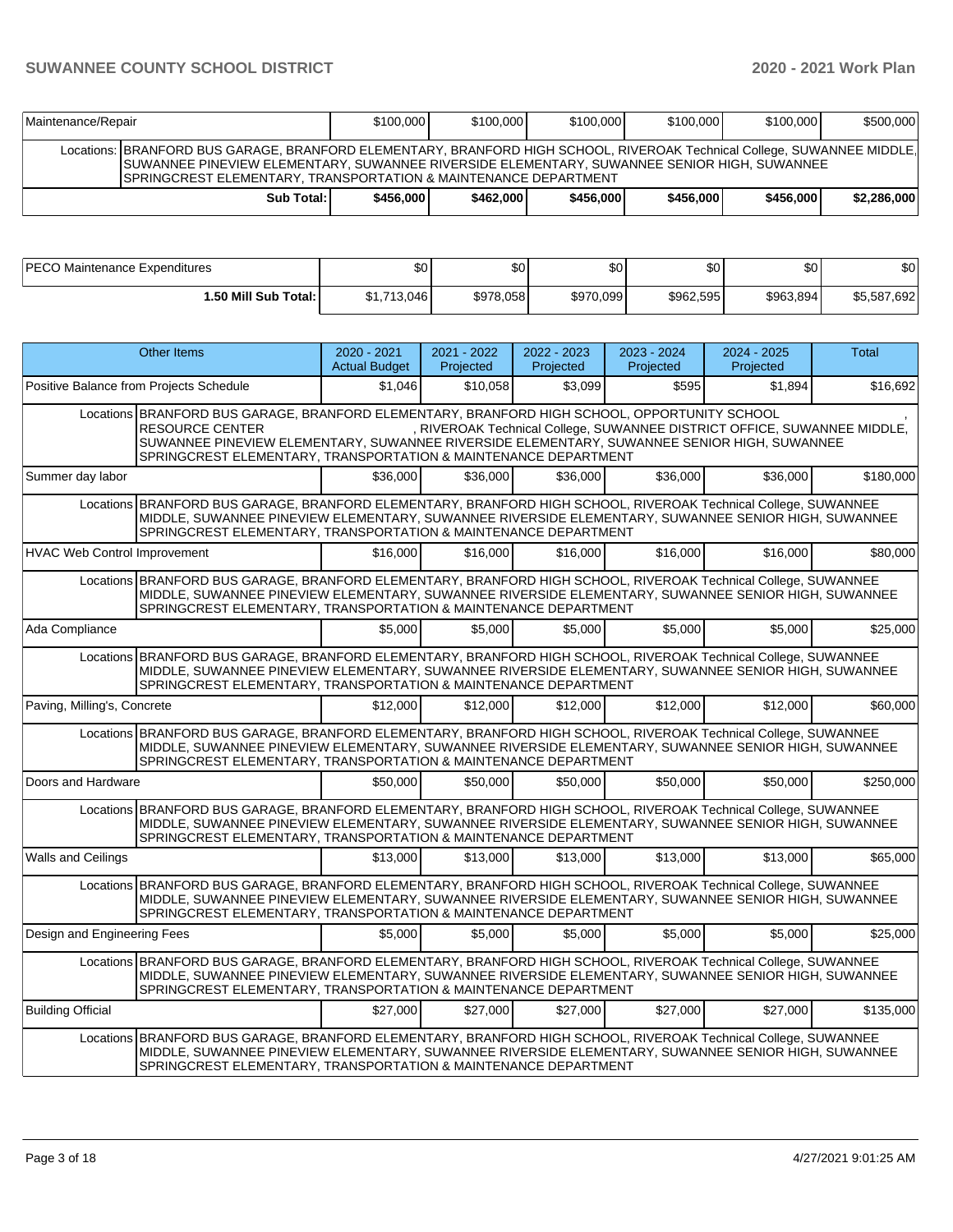| Security      |                                                                                                                                                                                                                                                                                          | \$50,000    | \$50,000  | \$50,000  | \$50,000  | \$50,000                                                         | \$250,000   |
|---------------|------------------------------------------------------------------------------------------------------------------------------------------------------------------------------------------------------------------------------------------------------------------------------------------|-------------|-----------|-----------|-----------|------------------------------------------------------------------|-------------|
|               | Locations BRANFORD BUS GARAGE, BRANFORD ELEMENTARY, BRANFORD HIGH SCHOOL, RIVEROAK Technical College, SUWANNEE<br>MIDDLE, SUWANNEE PINEVIEW ELEMENTARY, SUWANNEE RIVERSIDE ELEMENTARY, SUWANNEE SENIOR HIGH, SUWANNEE<br>SPRINGCREST ELEMENTARY, TRANSPORTATION & MAINTENANCE DEPARTMENT |             |           |           |           |                                                                  |             |
| Asbestos      |                                                                                                                                                                                                                                                                                          | \$35,000    | \$35,000  | \$40,000  | \$35,000  | \$35,000                                                         | \$180,000   |
|               | Locations BRANFORD BUS GARAGE, BRANFORD ELEMENTARY, BRANFORD HIGH SCHOOL, RIVEROAK Technical College, SUWANNEE<br>MIDDLE, SUWANNEE PINEVIEW ELEMENTARY, SUWANNEE RIVERSIDE ELEMENTARY, SUWANNEE SENIOR HIGH, SUWANNEE<br>SPRINGCREST ELEMENTARY, TRANSPORTATION & MAINTENANCE DEPARTMENT |             |           |           |           |                                                                  |             |
| Plumbing      |                                                                                                                                                                                                                                                                                          | \$3,000     | \$3,000   | \$3,000   | \$3,000   | \$3,000                                                          | \$15,000    |
|               | Locations BRANFORD BUS GARAGE, BRANFORD ELEMENTARY, BRANFORD HIGH SCHOOL, RIVEROAK Technical College, SUWANNEE<br>MIDDLE, SUWANNEE PINEVIEW ELEMENTARY, SUWANNEE RIVERSIDE ELEMENTARY, SUWANNEE SENIOR HIGH, SUWANNEE<br>SPRINGCREST ELEMENTARY, TRANSPORTATION & MAINTENANCE DEPARTMENT |             |           |           |           |                                                                  |             |
| Environmental |                                                                                                                                                                                                                                                                                          | \$4,000     | \$4,000   | \$4,000   | \$4,000   | \$4,000                                                          | \$20,000    |
|               | Locations BRANFORD BUS GARAGE, BRANFORD ELEMENTARY, BRANFORD HIGH SCHOOL, RIVEROAK Technical College, SUWANNEE<br>MIDDLE, SUWANNEE PINEVIEW ELEMENTARY, SUWANNEE RIVERSIDE ELEMENTARY, SUWANNEE SENIOR HIGH, SUWANNEE<br>SPRINGCREST ELEMENTARY, TRANSPORTATION & MAINTENANCE DEPARTMENT |             |           |           |           |                                                                  |             |
|               | Cash on hand contingency for catastrophic events                                                                                                                                                                                                                                         | \$1,000,000 | \$250,000 | \$250,000 | \$250,000 | \$250,000                                                        | \$2,000,000 |
|               | Locations BRANFORD BUS GARAGE, BRANFORD ELEMENTARY, BRANFORD HIGH SCHOOL, OPPORTUNITY SCHOOL<br><b>RESOURCE CENTER</b><br>ELEMENTARY, SUWANNEE RIVERSIDE ELEMENTARY, SUWANNEE SENIOR HIGH, SUWANNEE SPRINGCREST ELEMENTARY,<br><b>TRANSPORTATION &amp; MAINTENANCE DEPARTMENT</b>        |             |           |           |           | , RIVEROAK Technical College, SUWANNEE MIDDLE, SUWANNEE PINEVIEW |             |
|               | Total:                                                                                                                                                                                                                                                                                   | \$1,713,046 | \$978,058 | \$970,099 | \$962,595 | \$963,894                                                        | \$5,587,692 |

# **Local 1.50 Mill Expenditure For Maintenance, Repair and Renovation**

Anticipated expenditures expected from local funding sources over the years covered by the current work plan.

| Item                                                         | 2020 - 2021<br><b>Actual Budget</b> | 2021 - 2022<br>Projected | 2022 - 2023<br>Projected | 2023 - 2024<br>Projected | 2024 - 2025<br>Projected | <b>Total</b> |
|--------------------------------------------------------------|-------------------------------------|--------------------------|--------------------------|--------------------------|--------------------------|--------------|
| Remaining Maint and Repair from 1.5 Mills                    | \$1,713,046                         | \$978,058                | \$970,099                | \$962,595                | \$963,894                | \$5,587,692  |
| Maintenance/Repair Salaries                                  | \$160,000                           | \$160,000                | \$160,000                | \$160,000                | \$160,000                | \$800,000    |
| <b>School Bus Purchases</b>                                  | \$0                                 | \$300,000                | \$0                      | \$500,000                | \$0                      | \$800,000    |
| <b>Other Vehicle Purchases</b>                               | \$50,000                            | \$75,000                 | \$75,000                 | \$75,000                 | \$75,000                 | \$350,000    |
| <b>Capital Outlay Equipment</b>                              | \$75,000                            | \$100,000                | \$100,000                | \$100,000                | \$100,000                | \$475,000    |
| Rent/Lease Payments                                          | \$0                                 | \$0                      | \$0                      | \$0                      | \$0                      | \$0          |
| <b>COP Debt Service</b>                                      | \$0                                 | \$0                      | \$0                      | \$0                      | \$0                      | \$0          |
| Rent/Lease Relocatables                                      | \$13,200                            | \$13,200                 | \$13,200                 | \$13,200                 | \$13,200                 | \$66,000     |
| <b>Environmental Problems</b>                                | \$0                                 | \$0                      | \$0                      | \$0                      | \$0                      | \$0          |
| s.1011.14 Debt Service                                       | \$0                                 | \$0                      | \$0                      | \$0                      | \$0                      | \$0          |
| <b>Special Facilities Construction Account</b>               | \$0                                 | \$0                      | \$0                      | \$0                      | \$0                      | \$0          |
| Premiums for Property Casualty Insurance - 1011.71<br>(4a,b) | \$400,000                           | \$400,000                | \$400,000                | \$400,000                | \$400,000                | \$2,000,000  |
| Qualified School Construction Bonds (QSCB)                   | \$0                                 | \$0                      | \$0                      | \$0                      | \$0                      | \$0          |
| Qualified Zone Academy Bonds (QZAB)                          | \$130,635                           | \$130,635                | \$0                      | \$0                      | \$0                      | \$261,270    |
| Network/Information Technology Capital Upgrades              | \$72,500                            | \$72,500                 | \$72,500                 | \$72,500                 | \$72,500                 | \$362,500    |
| <b>Custodial Equipment Plan</b>                              | \$25,000                            | \$25,000                 | \$25,000                 | \$25,000                 | \$25,000                 | \$125,000    |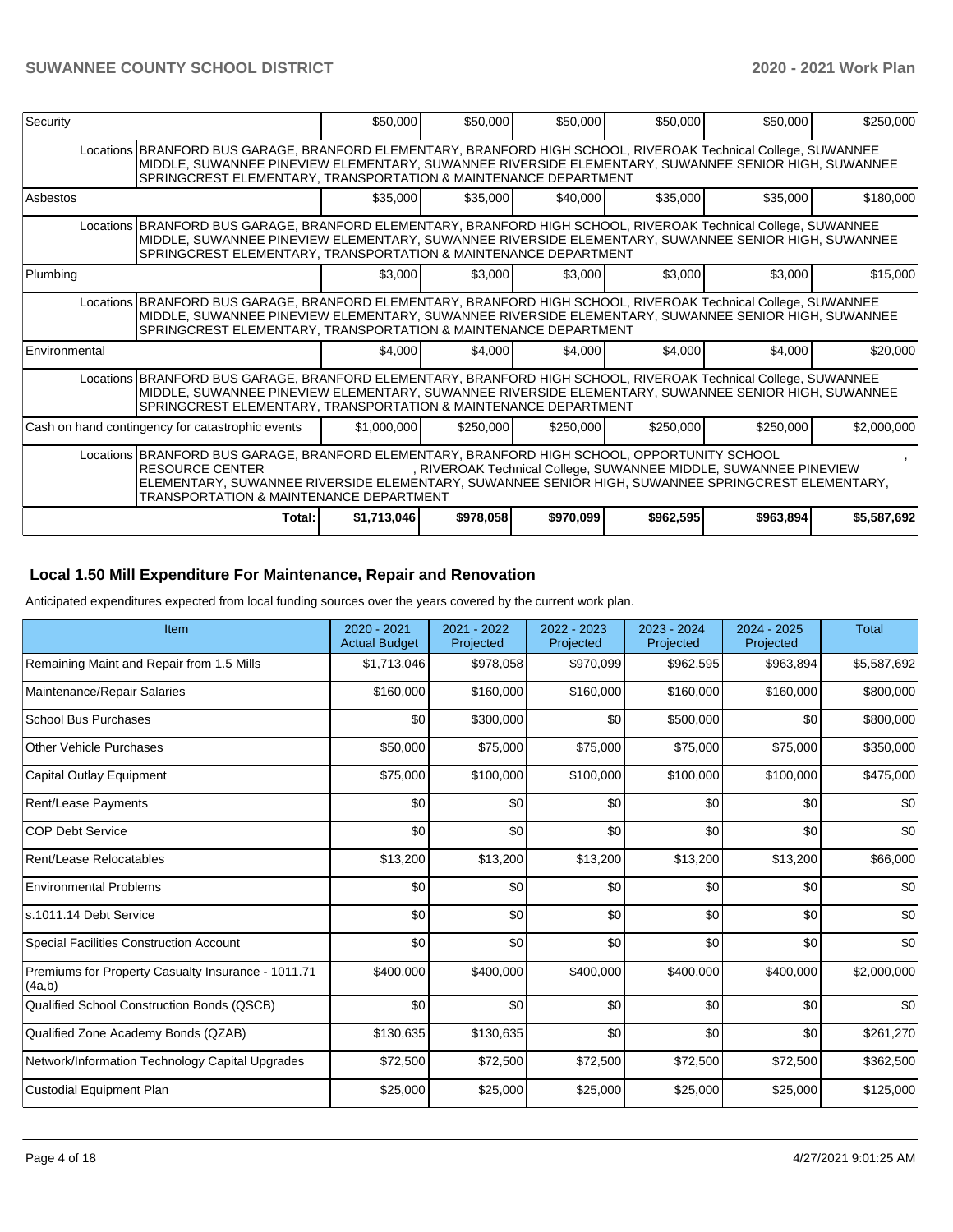| Local Expenditure Totals:             | \$3,311,881 | \$2,816,893 | \$2,353,299 | \$2,845,795 | \$2,347,094      | \$13,674,962 |
|---------------------------------------|-------------|-------------|-------------|-------------|------------------|--------------|
| Purchase Bus Digital Radios           | \$60,000    | \$0         | \$0         | \$0         | \$0 <sub>1</sub> | \$60,000     |
| District Wide Band Equipment          | \$25,000    | \$25,000    | \$0         | \$0         | \$0 <sub>1</sub> | \$50,000     |
| Landscape Equipment                   | \$75,000    | \$25,000    | \$25,000    | \$25,000    | \$25,000         | \$175,000    |
| School Site Capital Outlay            | \$100,000   | \$100,000   | \$100,000   | \$100,000   | \$100,000        | \$500,000    |
| Information Technology Capital Outlay | \$412,500   | \$412,500   | \$412,500   | \$412,500   | \$412,500        | \$2,062,500  |

# **Revenue**

#### **1.50 Mill Revenue Source**

Schedule of Estimated Capital Outlay Revenue from each currently approved source which is estimated to be available for expenditures on the projects included in the tentative district facilities work program. All amounts are NET after considering carryover balances, interest earned, new COP's, 1011.14 and 1011.15 loans, etc. Districts cannot use 1.5-Mill funds for salaries except for those explicitly associated with maintenance/repair projects. (1011.71 (5), F.S.)

| Item                                                                                | Fund | $2020 - 2021$<br><b>Actual Value</b> | $2021 - 2022$<br>Projected | $2022 - 2023$<br>Projected | $2023 - 2024$<br>Projected | $2024 - 2025$<br>Projected | Total            |
|-------------------------------------------------------------------------------------|------|--------------------------------------|----------------------------|----------------------------|----------------------------|----------------------------|------------------|
| (1) Non-exempt property<br>lassessed valuation                                      |      | \$2,120,162,537                      | \$2,199,449,787            | \$2,268,175,018            | \$2,346,297,001            | \$2,434,004,640            | \$11,368,088,983 |
| (2) The Millage projected for<br>discretionary capital outlay per<br>ls.1011.71     |      | 1.50                                 | 1.50                       | 1.50                       | 1.50                       | 1.50                       |                  |
| $(3)$ Full value of the 1.50-Mill<br>discretionary capital outlay per<br>ls.1011.71 |      | \$3,561,873                          | \$3,695,076                | \$3,810,534                | \$3,941,779                | \$4,089,128                | \$19,098,390     |
| $(4)$ Value of the portion of the 1.50<br>-Mill ACTUALLY levied                     | 370  | \$3,053,034                          | \$3,167,208                | \$3,266,172                | \$3,378,668                | \$3,504,967                | \$16,370,049     |
| $(5)$ Difference of lines $(3)$ and $(4)$                                           |      | \$508,839                            | \$527,868                  | \$544.362                  | \$563,111                  | \$584,161                  | \$2,728,341      |

### **PECO Revenue Source**

The figure in the row designated "PECO Maintenance" will be subtracted from funds available for new construction because PECO maintenance dollars cannot be used for new construction.

| <b>Item</b>                          | Fund         | 2020 - 2021<br><b>Actual Budget</b> | 2021 - 2022<br>Projected | 2022 - 2023<br>Projected | 2023 - 2024<br>Projected | 2024 - 2025<br>Projected | Total |
|--------------------------------------|--------------|-------------------------------------|--------------------------|--------------------------|--------------------------|--------------------------|-------|
| <b>PECO New Construction</b>         | 340 <b>I</b> | \$0                                 | \$0                      | \$0                      | \$0l                     | \$0                      | \$0   |
| <b>PECO Maintenance Expenditures</b> |              | \$0                                 | \$0                      | \$0                      | ا 30                     | \$0                      | \$0   |
|                                      |              | \$0                                 | \$0                      | \$0                      | \$0                      | \$0                      | \$0   |

### **CO & DS Revenue Source**

Revenue from Capital Outlay and Debt Service funds.

| Item                                      | Fund | 2020 - 2021<br><b>Actual Budget</b> | 2021 - 2022<br>Projected | $2022 - 2023$<br>Projected | 2023 - 2024<br>Projected | $2024 - 2025$<br>Projected | Total     |
|-------------------------------------------|------|-------------------------------------|--------------------------|----------------------------|--------------------------|----------------------------|-----------|
| ICO & DS Cash Flow-through<br>Distributed | 360  | \$181.423                           | \$181.423                | \$181,423                  | \$181.423                | \$181,423                  | \$907,115 |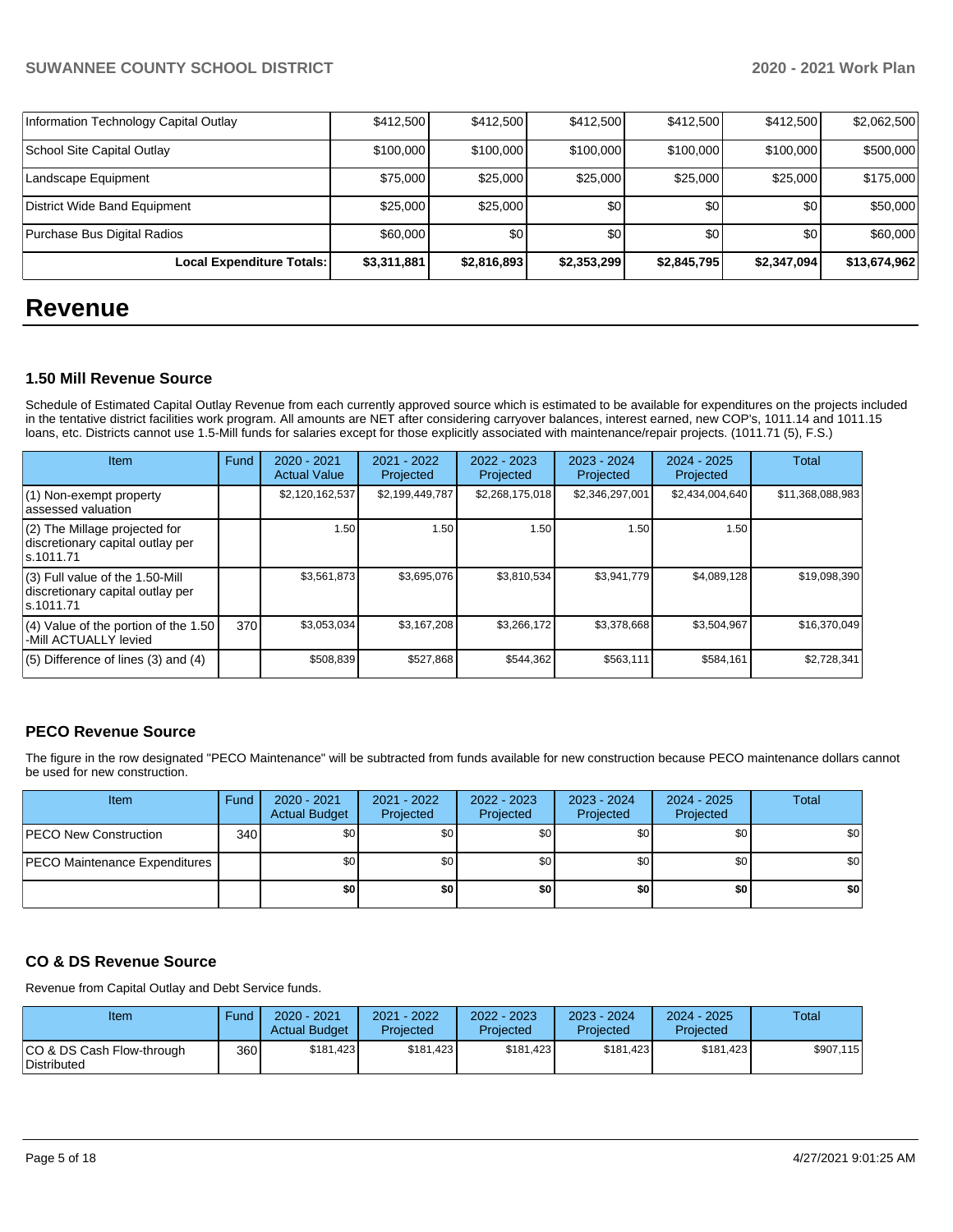No

| ICO & DS Interest on<br>Undistributed CO | 360 | \$5,704   | \$5,704   | \$5,704   | \$5,704   | \$5,704   | \$28,520  |
|------------------------------------------|-----|-----------|-----------|-----------|-----------|-----------|-----------|
|                                          |     | \$187,127 | \$187,127 | \$187,127 | \$187,127 | \$187,127 | \$935,635 |

#### **Fair Share Revenue Source**

Nothing reported for this section. All legally binding commitments for proportionate fair-share mitigation for impacts on public school facilities must be included in the 5-year district work program.

#### **Sales Surtax Referendum**

Specific information about any referendum for a 1-cent or ½-cent surtax referendum during the previous year.

**Did the school district hold a surtax referendum during the past fiscal year 2019 - 2020?**

#### **Additional Revenue Source**

Any additional revenue sources

| Item                                                                                                   | 2020 - 2021<br><b>Actual Value</b> | 2021 - 2022<br>Projected | 2022 - 2023<br>Projected | 2023 - 2024<br>Projected | $2024 - 2025$<br>Projected | <b>Total</b> |
|--------------------------------------------------------------------------------------------------------|------------------------------------|--------------------------|--------------------------|--------------------------|----------------------------|--------------|
| Proceeds from a s.1011.14/15 F.S. Loans                                                                | \$0                                | \$0                      | \$0                      | \$0                      | \$0                        | \$0          |
| District Bonds - Voted local bond<br>referendum proceeds per s.9, Art VII<br><b>State Constitution</b> | \$0                                | \$0                      | \$0                      | \$0                      | \$0                        | \$0          |
| Proceeds from Special Act Bonds                                                                        | \$0                                | \$0                      | \$0                      | \$0                      | \$0                        | \$0          |
| Estimated Revenue from CO & DS Bond<br>Sale                                                            | \$0                                | \$0                      | \$0                      | \$0                      | \$0                        | \$0          |
| Proceeds from Voted Capital<br>Improvements millage                                                    | \$0                                | \$0                      | \$0                      | \$0                      | \$0                        | \$0          |
| Other Revenue for Other Capital Projects                                                               | \$0                                | \$0                      | \$0                      | \$0                      | \$0                        | \$0          |
| Proceeds from 1/2 cent sales surtax<br>authorized by school board                                      | \$0                                | \$0                      | \$0                      | \$0                      | \$0                        | \$0          |
| Proceeds from local governmental<br>infrastructure sales surtax                                        | \$0                                | \$0                      | \$0                      | \$0                      | \$0                        | \$0          |
| Proceeds from Certificates of<br>Participation (COP's) Sale                                            | \$0                                | \$0                      | \$0                      | \$0                      | \$0                        | \$0          |
| Classrooms First Bond proceeds amount<br>authorized in FY 1997-98                                      | \$0                                | \$0                      | \$0                      | \$0                      | \$0                        | \$0          |
| <b>Classrooms for Kids</b>                                                                             | \$0                                | \$0                      | \$0                      | \$0                      | \$0                        | \$0          |
| <b>District Equity Recognition</b>                                                                     | \$0                                | \$0                      | \$0                      | \$0                      | \$0                        | \$0          |
| Federal Grants                                                                                         | \$0                                | \$0                      | \$0                      | \$0                      | \$0                        | \$0          |
| Proportionate share mitigation (actual<br>cash revenue only, not in kind donations)                    | \$0                                | \$0                      | \$0                      | \$0                      | \$0                        | \$0          |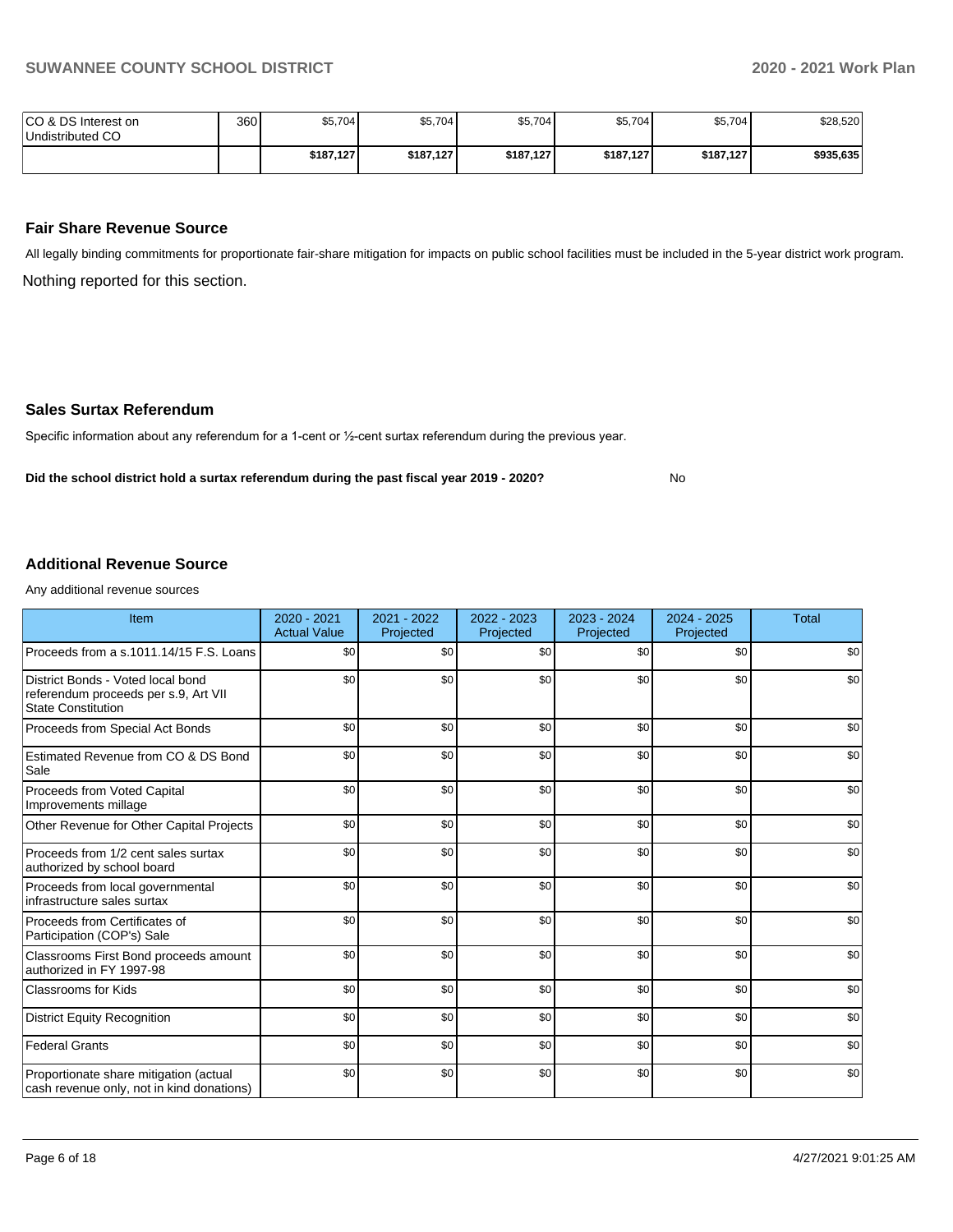| Impact fees received                                                                                                      | \$0       | \$0     | \$0     | \$0     | \$0     | \$0       |
|---------------------------------------------------------------------------------------------------------------------------|-----------|---------|---------|---------|---------|-----------|
| <b>Private donations</b>                                                                                                  | \$0       | \$0     | \$0     | \$0     | \$0     | \$0       |
| Grants from local governments or not-for-<br>profit organizations                                                         | \$0       | \$0     | \$0     | \$0     | \$0     | \$0       |
| Interest, Including Profit On Investment                                                                                  | \$5,000   | \$5,000 | \$5,000 | \$5,000 | \$5,000 | \$25,000  |
| Revenue from Bonds pledging proceeds<br>from 1 cent or 1/2 cent Sales Surtax                                              | \$0       | \$0     | \$0     | \$0     | \$0     | \$0       |
| <b>Total Fund Balance Carried Forward</b>                                                                                 | \$827,207 | \$0     | \$0     | \$0     | \$0     | \$827,207 |
| General Capital Outlay Obligated Fund<br><b>Balance Carried Forward From Total</b><br><b>Fund Balance Carried Forward</b> | \$0       | \$0     | \$0     | \$0     | \$0     | \$0       |
| Special Facilities Construction Account                                                                                   | \$0       | \$0     | \$0     | \$0     | \$0     | \$0       |
| One Cent - 1/2 Cent Sales Surtax Debt<br>Service From Total Fund Balance Carried<br>Forward                               | \$0       | \$0     | \$0     | \$0     | \$0     | \$0       |
| Capital Outlay Projects Funds Balance<br><b>Carried Forward From Total Fund</b><br><b>Balance Carried Forward</b>         | \$0       | \$0     | \$0     | \$0     | \$0     | \$0       |
| <b>Subtotal</b>                                                                                                           | \$832,207 | \$5,000 | \$5,000 | \$5,000 | \$5,000 | \$852,207 |

# **Total Revenue Summary**

| <b>Item Name</b>                                              | 2020 - 2021<br><b>Budget</b> | 2021 - 2022<br>Projected | 2022 - 2023<br>Projected | 2023 - 2024<br>Projected | 2024 - 2025<br>Projected | <b>Five Year Total</b> |
|---------------------------------------------------------------|------------------------------|--------------------------|--------------------------|--------------------------|--------------------------|------------------------|
| Local 1.5 Mill Discretionary Capital Outlay<br><b>Revenue</b> | \$3,053,034                  | \$3,167,208              | \$3,266,172              | \$3,378,668              | \$3,504,967              | \$16,370,049           |
| IPECO and 1.5 Mill Maint and Other 1.5<br>Mill Expenditures   | (\$3,311,881)                | (\$2,816,893)            | (\$2,353,299)            | (\$2,845,795)            | (\$2,347,094)            | (\$13,674,962)         |
| <b>IPECO Maintenance Revenue</b>                              | \$0                          | \$0 <sub>1</sub>         | \$0                      | \$0                      | \$0                      | \$0                    |
| <b>Available 1.50 Mill for New</b><br><b>Construction</b>     | (\$258, 847)                 | \$350.315                | \$912.873                | \$532.873                | \$1,157,873              | \$2,695,087            |

| <b>Item Name</b>                      | 2020 - 2021<br><b>Budget</b> | $2021 - 2022$<br>Projected | 2022 - 2023<br>Projected | $2023 - 2024$<br>Projected | 2024 - 2025<br>Projected | <b>Five Year Total</b> |
|---------------------------------------|------------------------------|----------------------------|--------------------------|----------------------------|--------------------------|------------------------|
| ICO & DS Revenue                      | \$187,127                    | \$187.127                  | \$187.127                | \$187.127                  | \$187,127                | \$935,635              |
| <b>IPECO New Construction Revenue</b> | \$0                          | \$0                        | \$0                      | \$0                        | \$0                      | \$0                    |
| Other/Additional Revenue              | \$832,207                    | \$5,000                    | \$5,000                  | \$5,000                    | \$5,000                  | \$852,207              |
| <b>Total Additional Revenuel</b>      | \$1,019,334                  | \$192,127                  | \$192,127                | \$192,127                  | \$192,127                | \$1,787,842            |
| <b>Total Available Revenue</b>        | \$760,487                    | \$542,442                  | \$1,105,000              | \$725,000                  | \$1,350,000              | \$4,482,929            |

# **Project Schedules**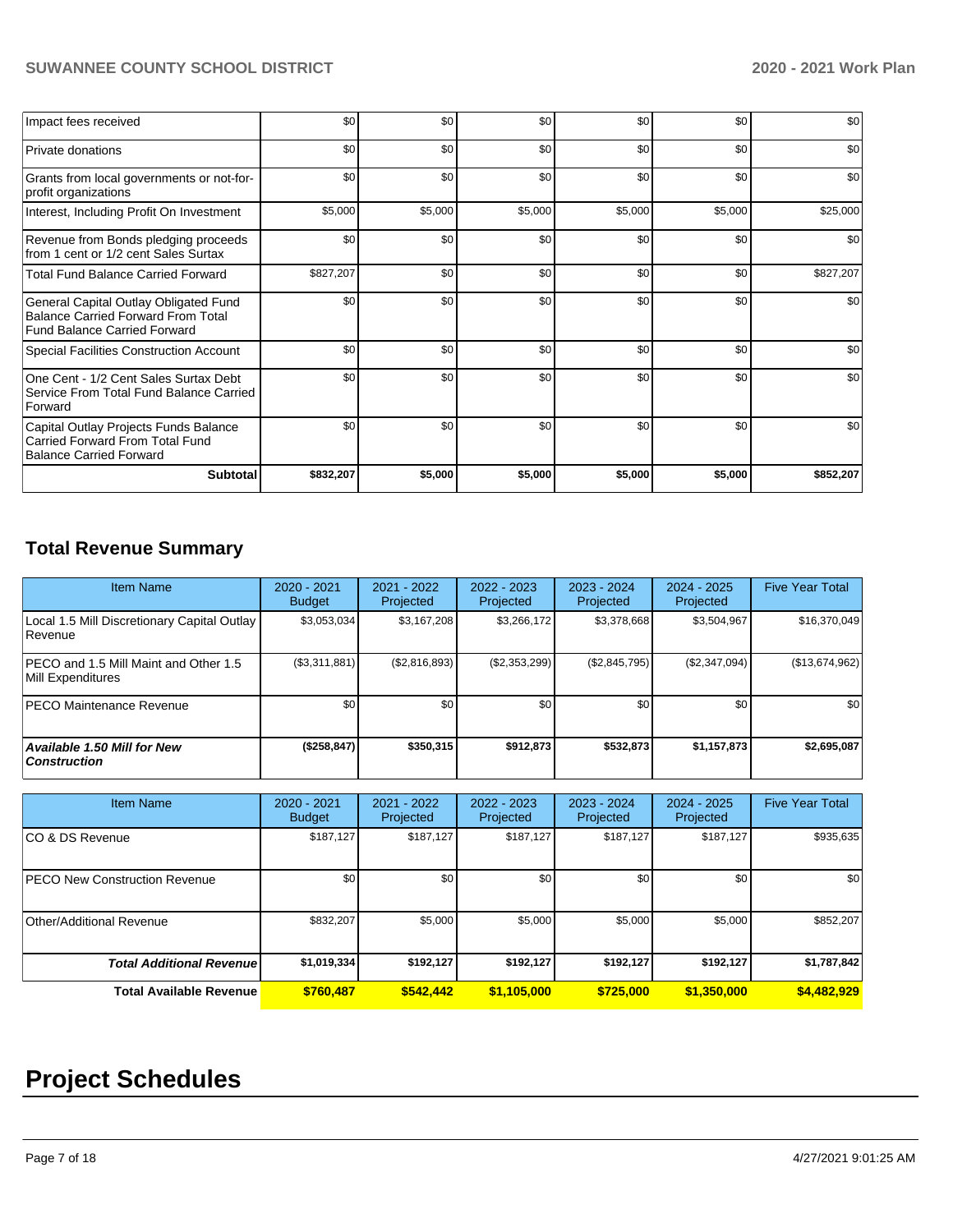### **Capacity Project Schedules**

A schedule of capital outlay projects necessary to ensure the availability of satisfactory classrooms for the projected student enrollment in K-12 programs.

| <b>Project Description</b>                                                                                                                                                                                                         | Location                                    |                          | 2020 - 2021 | 2021 - 2022      | 2022 - 2023 | 2023 - 2024 | 2024 - 2025 | <b>Total</b>   | Funded |
|------------------------------------------------------------------------------------------------------------------------------------------------------------------------------------------------------------------------------------|---------------------------------------------|--------------------------|-------------|------------------|-------------|-------------|-------------|----------------|--------|
| New Construction;<br>Adding 1 unit of<br><b>Practical Agriculture</b><br>Lab                                                                                                                                                       | <b>BRANFORD HIGH</b><br>SCHOOL              | Planned<br>Cost:         | \$0         | \$830,400        | \$0         | \$0         | \$0         | \$830,400 No   |        |
|                                                                                                                                                                                                                                    |                                             | <b>Student Stations:</b> | $\pmb{0}$   | 25               | $\mathbf 0$ | $\mathbf 0$ | $\mathbf 0$ | 25             |        |
|                                                                                                                                                                                                                                    |                                             | <b>Total Classrooms:</b> | $\mathbf 0$ | 1                | $\mathbf 0$ | $\mathbf 0$ | $\mathbf 0$ | 1              |        |
|                                                                                                                                                                                                                                    |                                             | Gross Sq Ft:             | $\pmb{0}$   | 4,645            | $\mathbf 0$ | $\mathbf 0$ | $\mathbf 0$ | 4,645          |        |
| Remodel. Large<br>Home Economics<br>Lab, removes rooms<br>042 and 044                                                                                                                                                              | SUWANNEE<br>SENIOR HIGH                     | Planned<br>Cost:         | \$0         | \$287,001        | \$0         | \$0         | \$0         | \$287,001 No   |        |
|                                                                                                                                                                                                                                    |                                             | <b>Student Stations:</b> | 0           | $-5$             | 0           | 0           | 0           | $-5$           |        |
|                                                                                                                                                                                                                                    |                                             | <b>Total Classrooms:</b> | 0           | $-2$             | 0           | 0           | 0           | $-2$           |        |
|                                                                                                                                                                                                                                    |                                             | Gross Sq Ft:             | 0           | 2,007            | $\mathbf 0$ | $\mathbf 0$ | $\mathbf 0$ | 2,007          |        |
| Remodel ESE area<br>and restrooms.<br>rooms 019, 026, 030,<br>032. Adds 1 ESE<br>part time, 1 ESE<br>Vocational, 2 Student<br>restrooms and baths.                                                                                 | <b>SUWANNEE</b><br><b>SENIOR HIGH</b>       | Planned<br>Cost:         | \$0         | \$368,654        | \$0         | \$0         | \$0         | \$368,654 No   |        |
|                                                                                                                                                                                                                                    |                                             | <b>Student Stations:</b> | $\pmb{0}$   | $-28$            | $\pmb{0}$   | $\mathbf 0$ | $\pmb{0}$   | $-28$          |        |
|                                                                                                                                                                                                                                    |                                             | Total Classrooms:        | $\pmb{0}$   | $\mathbf 0$      | $\pmb{0}$   | $\mathbf 0$ | $\pmb{0}$   | $\Omega$       |        |
|                                                                                                                                                                                                                                    |                                             | Gross Sq Ft:             | $\pmb{0}$   | 2,578            | $\pmb{0}$   | $\mathbf 0$ | $\pmb{0}$   | 2,578          |        |
| New Construction:<br>Add 1 unit of<br>Technology/ Industry<br><b>Exploration Lab</b><br>(2090 NSF), 2 units<br>of Medium Health<br>Lab (2200 NSF), 2<br>Units of Large Health<br>Lab (3300 NSF)<br>recommended in<br>plant survey. | <b>RIVEROAK</b><br><b>Technical College</b> | Planned<br>Cost:         | \$0         | \$3,388,032      | \$0         | \$0         | \$0         | \$3,388,032 No |        |
|                                                                                                                                                                                                                                    |                                             | <b>Student Stations:</b> | $\pmb{0}$   | 102              | 0           | 0           | $\pmb{0}$   | 102            |        |
|                                                                                                                                                                                                                                    |                                             | Total Classrooms:        | $\mathbf 0$ | 5                | $\mathbf 0$ | $\mathbf 0$ | $\mathbf 0$ | 5              |        |
|                                                                                                                                                                                                                                    |                                             | Gross Sq Ft:             | $\pmb{0}$   | 25,000           | $\pmb{0}$   | $\mathbf 0$ | $\pmb{0}$   | 25,000         |        |
| Remodel/Remove<br>building 6, Ag<br>building room 001 -<br>010                                                                                                                                                                     | <b>BRANFORD HIGH</b><br><b>SCHOOL</b>       | Planned<br>Cost:         | \$0         | \$730,873        | \$0         | \$0         | \$0         | \$730,873 No   |        |
|                                                                                                                                                                                                                                    |                                             | <b>Student Stations:</b> | $\pmb{0}$   | $-42$            | $\pmb{0}$   | $\pmb{0}$   | $\pmb{0}$   | $-42$          |        |
|                                                                                                                                                                                                                                    |                                             | Total Classrooms:        | $\pmb{0}$   | $\boldsymbol{2}$ | $\pmb{0}$   | $\pmb{0}$   | 0           | $\overline{c}$ |        |
|                                                                                                                                                                                                                                    |                                             | Gross Sq Ft:             | $\pmb{0}$   | 5,111            | $\pmb{0}$   | $\pmb{0}$   | $\pmb{0}$   | 5,111          |        |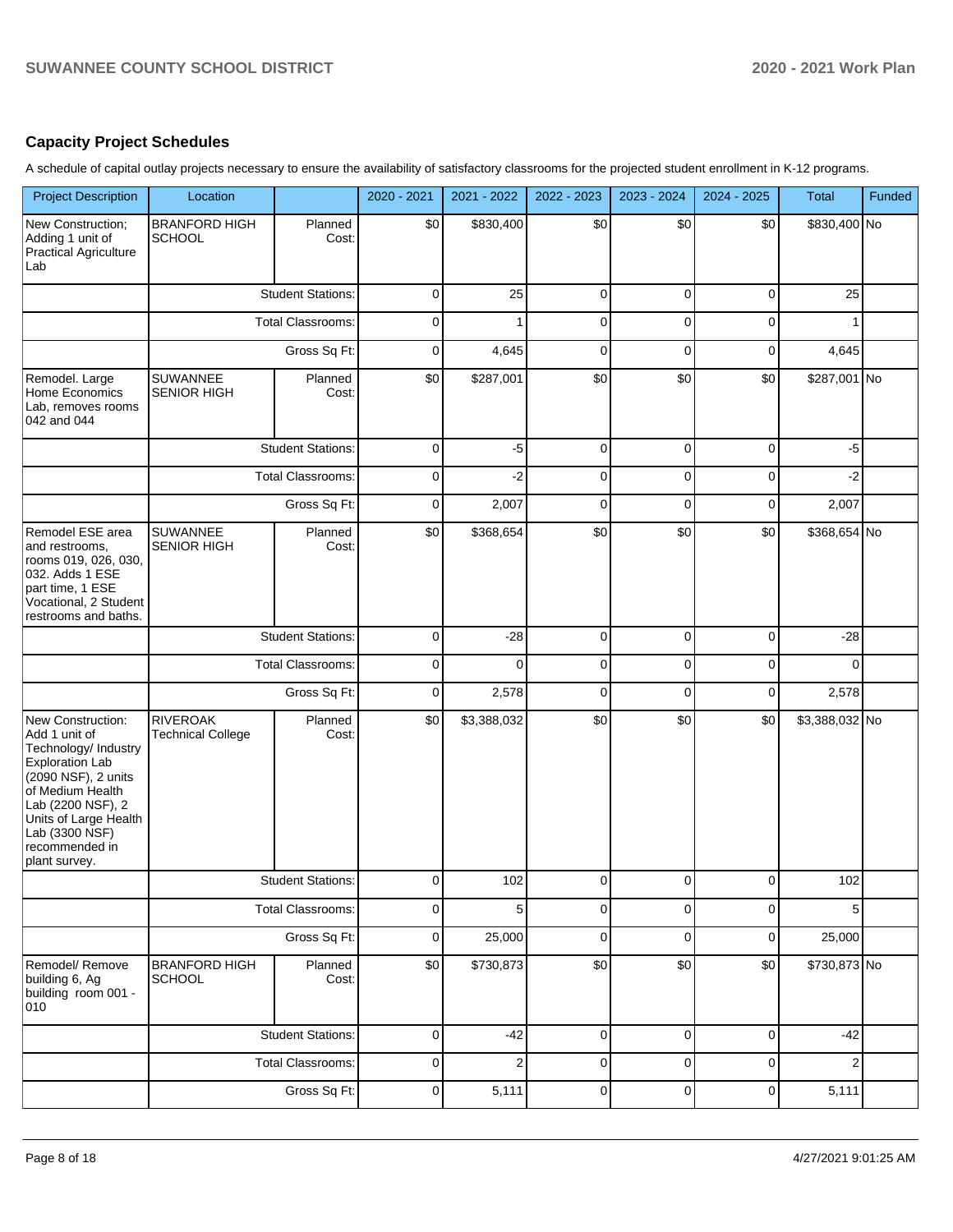| Remodeling and<br>renovation of building<br>5,9,99&1 after<br>construction of<br>Health Ed Faciltiy | <b>RIVEROAK</b><br><b>Technical College</b> | Planned<br>Cost:         | \$0 | \$1,027,598 | \$0         | \$0         | \$0         | \$1,027,598 No |  |
|-----------------------------------------------------------------------------------------------------|---------------------------------------------|--------------------------|-----|-------------|-------------|-------------|-------------|----------------|--|
|                                                                                                     |                                             | <b>Student Stations:</b> | 0   | 49          | $\mathbf 0$ | $\Omega$    | $\Omega$    | 49             |  |
|                                                                                                     |                                             | <b>Total Classrooms:</b> | 0   | $\Omega$    | $\Omega$    | $\Omega$    | $\Omega$    |                |  |
|                                                                                                     |                                             | Gross Sq Ft:             | 0   | 7,186       | $\mathbf 0$ | $\Omega$    | $\Omega$    | 7,186          |  |
| Remodel old ag<br>machinery shop to<br>accommodate<br>welding and new<br>programs.                  | <b>RIVEROAK</b><br><b>Technical College</b> | Planned<br>Cost:         | \$0 | \$430,000   | \$0         | \$0         | \$0         | \$430,000 No   |  |
|                                                                                                     |                                             | <b>Student Stations:</b> | 0   | 18          | $\mathbf 0$ | $\Omega$    | $\Omega$    | 18             |  |
|                                                                                                     |                                             | <b>Total Classrooms:</b> | 0   | $\Omega$    | $\mathbf 0$ | $\Omega$    | $\mathbf 0$ | 0              |  |
|                                                                                                     |                                             | Gross Sq Ft:             | 0   | $\Omega$    | $\mathbf 0$ | $\Omega$    | $\mathbf 0$ | 0              |  |
| <b>Remodel Nursing</b><br>building to meet the<br>needs of the current<br>programs                  | <b>RIVEROAK</b><br><b>Technical College</b> | Planned<br>Cost:         | \$0 | \$436,606   | \$0         | \$0         | \$0         | \$436,606 No   |  |
|                                                                                                     |                                             | <b>Student Stations:</b> | 0   | 27          | $\mathbf 0$ | $\Omega$    | $\Omega$    | 27             |  |
|                                                                                                     |                                             | <b>Total Classrooms:</b> | 0   | 0           | $\mathbf 0$ | 0           | $\Omega$    | $\Omega$       |  |
|                                                                                                     |                                             | Gross Sq Ft:             | 0   | 0           | $\mathbf 0$ | $\mathbf 0$ | $\mathbf 0$ | $\mathbf 0$    |  |

| <b>Planned Cost:</b>     | <b>\$01</b> | \$7,499,164 | \$0 | \$0 | \$0 | \$7,499,164 |
|--------------------------|-------------|-------------|-----|-----|-----|-------------|
| <b>Student Stations:</b> |             | 146         |     |     |     | 146         |
| <b>Total Classrooms:</b> |             |             |     |     |     |             |
| Gross Sq Ft:             | 0           | 46,527      |     |     |     | 46,527      |

### **Other Project Schedules**

Major renovations, remodeling, and additions of capital outlay projects that do not add capacity to schools.

| <b>Project Description</b>                                      | Location                              | 2020 - 2021<br><b>Actual Budget</b> | 2021 - 2022<br>Projected | 2022 - 2023<br>Projected | 2023 - 2024<br>Projected | $2024 - 2025$<br>Projected | <b>Total</b> | Funded |
|-----------------------------------------------------------------|---------------------------------------|-------------------------------------|--------------------------|--------------------------|--------------------------|----------------------------|--------------|--------|
| Replace floor tile in BLG 1                                     | <b>SUWANNEE MIDDLE</b>                | \$0                                 | \$0                      | \$0                      | \$35,000                 | \$0                        | \$35,000 No  |        |
| Insulate/seal off free cooling<br>louvers and windows in attic. | <b>SUWANNEE MIDDLE</b>                | \$0                                 | \$0                      | \$0                      | \$0                      | \$40,000                   | \$40,000 No  |        |
| Resurface outside play court.<br>$\vert$ (approx 14,000SF)      | <b>BRANFORD</b><br><b>ELEMENTARY</b>  | \$0                                 | \$145,000                | \$0                      | \$0                      | \$0                        | \$145,000 No |        |
| Replace flooring in<br>Cafe/Auditorium                          | <b>BRANFORD</b><br><b>ELEMENTARY</b>  | \$0                                 | \$0                      | \$0                      | \$0                      | \$50,000                   | \$50,000 Yes |        |
| Replace flooring inside<br>circulation (11,500 SF)              | <b>BRANFORD</b><br><b>ELEMENTARY</b>  | \$0                                 | \$0                      | \$0                      | \$95,000                 | \$0                        | \$95,000 No  |        |
| Replace the flooring BLG 9<br>Cafe (4000SF)                     | <b>BRANFORD HIGH</b><br><b>SCHOOL</b> | \$0                                 | \$0                      | \$35,000                 | \$0                      | \$0                        | \$35,000 Yes |        |
| Re roof Main building BLG 1<br>(35,000 SF) 20yrs in 2024        | <b>BRANFORD HIGH</b><br><b>SCHOOL</b> | \$0                                 | \$0                      | \$0                      | \$0                      | \$400,000                  | \$400,000 No |        |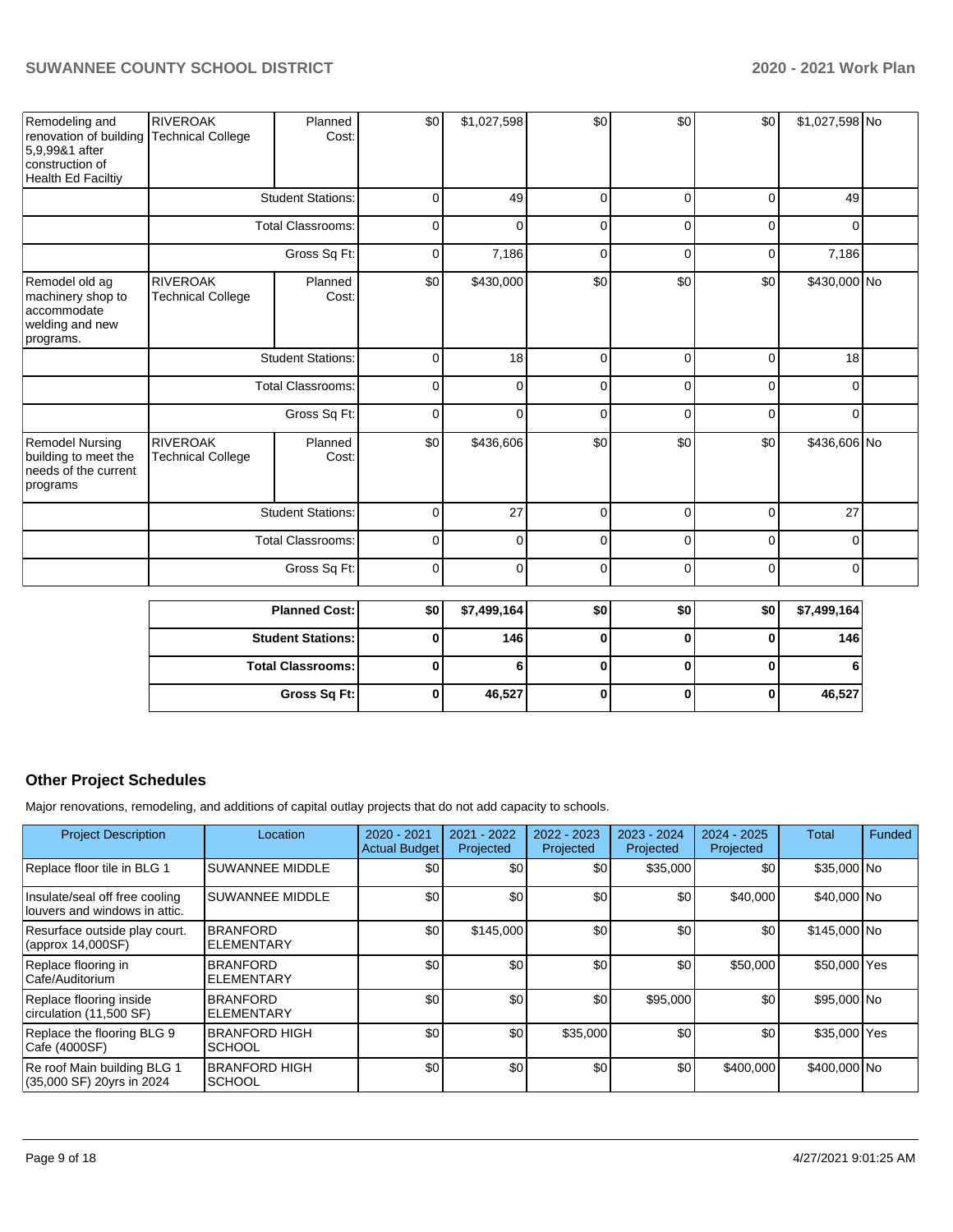| Replace flooring in Gym<br>hallway. (910SF)                                                            | <b>BRANFORD HIGH</b><br><b>SCHOOL</b>                      | \$0       | \$8,000   | \$0      | \$0       | \$0       | \$8,000 Yes   |  |
|--------------------------------------------------------------------------------------------------------|------------------------------------------------------------|-----------|-----------|----------|-----------|-----------|---------------|--|
| Replace Ceiling membrane in<br>the court area of the gym with<br>spray foam                            | <b>BRANFORD HIGH</b><br><b>SCHOOL</b>                      | \$0       | \$92,000  | \$0      | \$0       | \$0       | \$92,000 Yes  |  |
| Replace floor tile in building 4                                                                       | SUWANNEE MIDDLE                                            | \$127,000 | \$0       | \$0      | \$0       | \$0       | \$127,000 Yes |  |
| replace floor tile in building 7                                                                       | SUWANNEE MIDDLE                                            | \$0       | \$160,000 | \$0      | \$0       | \$0       | \$160,000 No  |  |
| Construct a cover over the play<br>court for recess and PE                                             | <b>SUWANNEE</b><br><b>SPRINGCREST</b><br><b>ELEMENTARY</b> | \$60,000  | \$0       | \$0      | \$0       | \$0       | \$60,000 Yes  |  |
| Replace 10 exterior steel<br>window and door frames to<br>classrooms.                                  | SUWANNEE RIVERSIDE<br><b>ELEMENTARY</b>                    | \$55,000  | \$0       | \$0      | \$0       | \$0       | \$55,000 Yes  |  |
| Renovate the group restrooms<br>next to the cafeteria, Install<br>waterproof membrane to the<br>walls. | <b>BRANFORD</b><br><b>ELEMENTARY</b>                       | \$0       | \$8,000   | \$0      | \$0       | \$0       | \$8,000 Yes   |  |
| Renovate the group restrooms<br>in the main hall. Install<br>waterproof membrane to the<br>walls.      | <b>SUWANNEE</b><br><b>SPRINGCREST</b><br><b>ELEMENTARY</b> | \$0       | \$12,000  | \$0      | \$0       | \$0       | \$12,000 No   |  |
| <b>Replace Building HVAC</b><br>Automation system, Automated<br>Logic                                  | SUWANNEE MIDDLE                                            | \$38,487  | \$0       | \$0      | \$0       | \$0       | \$38,487 Yes  |  |
| Replace Building HVAC<br>Automation System,                                                            | <b>SUWANNEE SENIOR</b><br><b>HIGH</b>                      | \$0       | \$22,442  | \$0      | \$0       | \$0       | \$22,442 Yes  |  |
| Replace Building HVAC<br>Automation system. Automated<br>Logic                                         | <b>BRANFORD HIGH</b><br><b>SCHOOL</b>                      | \$0       | \$0       | \$0      | \$88,000  | \$0       | \$88,000 No   |  |
| Replace Building HVAC<br>Automation System. Automated<br>Logic                                         | SUWANNEE PINEVIEW<br><b>ELEMENTARY</b>                     | \$0       | \$75,000  | \$0      | \$0       | \$0       | \$75,000 No   |  |
| Fire Alarm Obsolete, Panel<br>components are no longer<br>available                                    | <b>SUWANNEE</b><br>SPRINGCREST<br><b>ELEMENTARY</b>        | \$90,000  | \$0       | \$0      | \$0       | \$0       | \$90,000 Yes  |  |
| Fire Alarm obsolete                                                                                    | SUWANNEE PINEVIEW<br><b>ELEMENTARY</b>                     | \$0       | \$0       | \$0      | \$120,000 | \$0       | \$120,000 No  |  |
| Fire Alarm obsolete panels and<br>components                                                           | <b>RIVEROAK Technical</b><br>College                       | \$0       | \$0       | \$0      | \$0       | \$135,000 | \$135,000 Yes |  |
| Intercom system obsolete and<br>presently in need of repair                                            | <b>BRANFORD</b><br><b>ELEMENTARY</b>                       | \$0       | \$100,000 | \$0      | \$0       | \$0       | \$100,000 Yes |  |
| Replace roof top unit over<br>Culinary Arts.                                                           | <b>RIVEROAK Technical</b><br>College                       | \$01      | \$0       | \$20,000 | \$0       | \$0       | \$20,000 No   |  |
| Replace Ag building roof<br>PHASE 1                                                                    | <b>BRANFORD HIGH</b><br><b>SCHOOL</b>                      | \$0       | \$50,000  | \$0      | \$0       | \$0       | \$50,000 Yes  |  |
| Replace ceiling membrane of<br>the gym court area with spray<br>foam insulation                        | SUWANNEE MIDDLE                                            | \$0       | \$92,000  | \$0      | \$0       | \$0       | \$92,000 Yes  |  |
| Gym bleacher frame and<br>mechanical renovation per<br>inspection.                                     | SUWANNEE MIDDLE                                            | \$10,000  | \$0       | \$0      | \$0       | \$0       | \$10,000 Yes  |  |
| Purchase and install LED<br>marquee                                                                    | <b>BRANFORD HIGH</b><br><b>SCHOOL</b>                      | \$0       | \$0       | \$35,000 | \$0       | \$0       | \$35,000 No   |  |
| Purchase and install LED<br>marquee                                                                    | SUWANNEE MIDDLE                                            | \$0       | \$0       | \$35,000 | \$0       | \$0       | \$35,000 No   |  |
| Replace 40 ton HVAC unit that<br>cools Kitchen. Temporary fix<br>done summer 2020 with used<br>parts.  | <b>SUWANNEE</b><br><b>SPRINGCREST</b><br><b>ELEMENTARY</b> | \$45,000  | \$0       | \$0      | \$0       | \$0       | \$45,000 Yes  |  |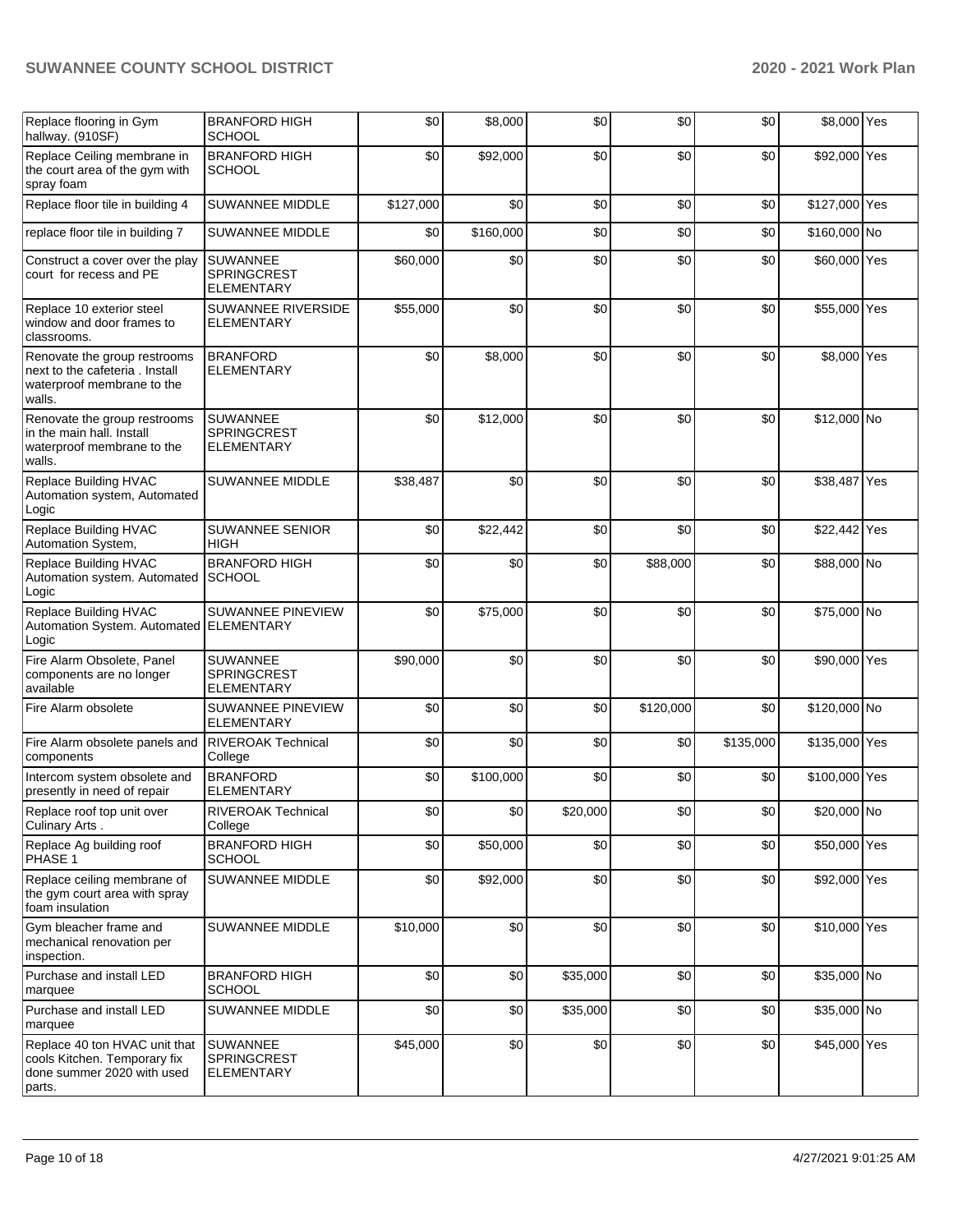| Replace roof gutters on<br>building 1 Gym.                                                                         | SUWANNEE MIDDLE                                | \$0       | \$0       | \$15,000  | \$0       | \$0       | \$15,000 Yes    |  |
|--------------------------------------------------------------------------------------------------------------------|------------------------------------------------|-----------|-----------|-----------|-----------|-----------|-----------------|--|
| Replace roof gutters on Bldg<br>12, (Gym addition and Band<br>bldg)                                                | <b>BRANFORD HIGH</b><br><b>SCHOOL</b>          | \$0       | \$15,000  | \$0       | \$0       | \$0       | \$15,000 Yes    |  |
| Replace 10 roof top HVAC unit<br>that serves Construction and<br>welding clsrms. (original<br>equipment)           | <b>RIVEROAK Technical</b><br>College           | \$0       | \$35,000  | \$0       | \$0       | \$0       | \$35,000 Yes    |  |
| Replace 10 ton HVAC roof top<br>unit that serves core office<br>area, (Original equipment)                         | <b>RIVEROAK Technical</b><br>College           | \$0       | \$35,000  | \$0       | \$0       | \$0       | \$35,000 Yes    |  |
| Renovate AG building<br>classroom, office and HVAC<br>(1113 SF) PHASE 2                                            | <b>BRANFORD HIGH</b><br><b>SCHOOL</b>          | \$0       | \$0       | \$85,000  | \$0       | \$0       | \$85,000 No     |  |
| AG building open shelter<br>addition and site work to fix<br>drainage issues. PHASE 3                              | <b>BRANFORD HIGH</b><br><b>SCHOOL</b>          | \$0       | \$0       | \$0       | \$0       | \$220,000 | \$220,000 No    |  |
| Replace 2-240 ton centrifugal<br>chillers (30yrs old in 2020)                                                      | SUWANNEE MIDDLE                                | \$0       | \$0       | \$0       | \$0       | \$575,000 | \$575,000 Yes   |  |
| Renovation of group toilet<br>facilities in building 4 and 6                                                       | SUWANNEE MIDDLE                                | \$0       | \$0       | \$0       | \$0       | \$85,320  | \$85,320 No     |  |
| Renovation of room 201<br>(gym) Replace flooring and<br>HVAC.                                                      | <b>SUWANNEE SENIOR</b><br><b>HIGH</b>          | \$0       | \$0       | \$0       | \$0       | \$195,000 | \$195,000 No    |  |
| Replace air conditioning units<br>on Pineview wing /office area                                                    | SUWANNEE SENIOR<br><b>HIGH</b>                 | \$0       | \$0       | \$360,000 | \$0       | \$0       | \$360,000 Yes   |  |
| Renovate HVAC in building 2<br>(Band)                                                                              | SUWANNEE MIDDLE                                | \$0       | \$0       | \$65,000  | \$0       | \$0       | \$65,000 No     |  |
| Renovate HVAC in building 3<br>office admin. Convert system<br>off the chiller                                     | SUWANNEE MIDDLE                                | \$260,000 | \$0       | \$0       | \$0       | \$0       | \$260,000 Yes   |  |
| Renovate HVAC in building 5.<br>(Library)                                                                          | SUWANNEE MIDDLE                                | \$0       | \$165,000 | \$0       | \$0       | \$0       | \$165,000 No    |  |
| Renovate HVAC in building 8<br>(Multi Purpose and dining)                                                          | SUWANNEE MIDDLE                                | \$0       | \$185,000 | \$0       | \$0       | \$0       | \$185,000 No    |  |
| Renovate HVAC in building 9<br>(Vocational Wing)                                                                   | SUWANNEE MIDDLE                                | \$0       | \$0       | \$197,000 | \$0       | \$0       | \$197,000 No    |  |
| Replace existing chiller #2                                                                                        | <b>BRANFORD</b><br><b>ELEMENTARY</b>           | \$0       | \$175,000 | \$0       | \$0       | \$0       | \$175,000 No    |  |
| Resurface tennis courts                                                                                            | <b>SUWANNEE SENIOR</b><br>HIGH                 | \$0       | \$0       | \$0       | \$190,000 | \$0       | \$190,000 No    |  |
| Re-Roof - SPS built in 74 last<br>re-roofed in 94,                                                                 | <b>SUWANNEE RIVERSIDE</b><br><b>ELEMENTARY</b> | \$0       | \$0       | \$620,000 | \$615,000 | \$0       | \$1,235,000 Yes |  |
| Replace intercom system<br>26yrs old Obsolete Parts are<br>not available                                           | <b>BRANFORD HIGH</b><br><b>SCHOOL</b>          | \$0       | \$85,000  | \$0       | \$0       | \$0       | \$85,000 Yes    |  |
| Replace 7 roof top package Air<br>Cond Units 20+ years old                                                         | <b>SUWANNEE RIVERSIDE</b><br><b>ELEMENTARY</b> | \$0       | \$0       | \$0       | \$0       | \$590,000 | \$590,000 Yes   |  |
| Replace 2 original Air Handlers<br>in Auditorium                                                                   | <b>BRANFORD HIGH</b><br><b>SCHOOL</b>          | \$75,000  | \$0       | \$0       | \$0       | \$0       | \$75,000 Yes    |  |
| Renovate the Home Ec rooms<br>044, 045 and 042. Original<br>cabinetry has deteriorated and<br>needs to be replaced | <b>SUWANNEE SENIOR</b><br>HIGH                 | \$0       | \$0       | \$75,000  | \$0       | \$0       | \$75,000 Yes    |  |
| Replace the fire alarm system                                                                                      | <b>BRANFORD HIGH</b><br><b>SCHOOL</b>          | \$0       | \$0       | \$0       | \$110,000 | \$0       | \$110,000 Yes   |  |
| Renovate the Group Toilet<br>Rooms in Building 1 next to the<br>Auditorium                                         | <b>BRANFORD HIGH</b><br><b>SCHOOL</b>          | \$0       | \$0       | \$0       | \$250,000 | \$0       | \$250,000 No    |  |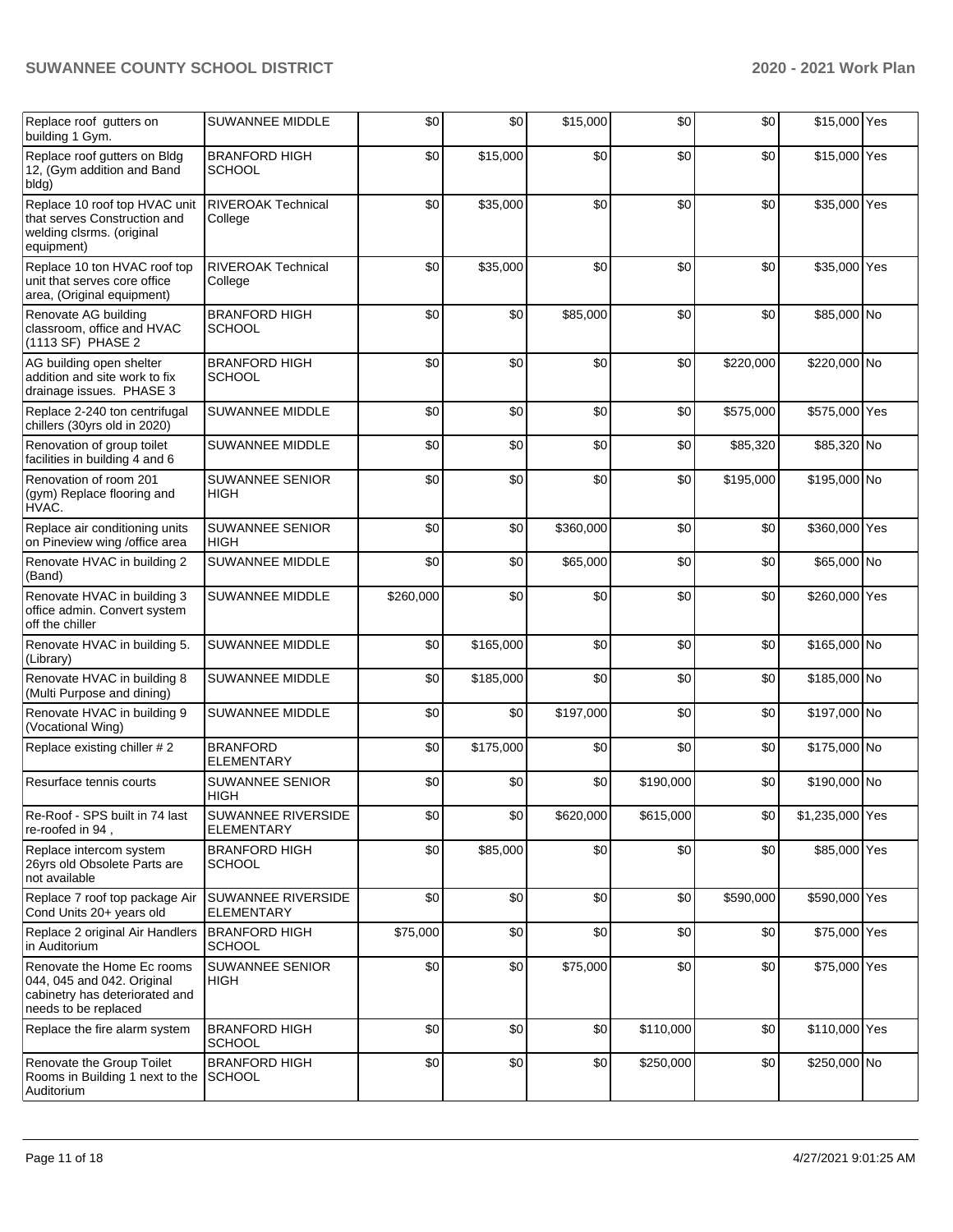| Replace Chiller                                                                                                                                | <b>SUWANNEE</b><br><b>SPRINGCREST</b><br><b>ELEMENTARY</b> | \$0       | \$0              | \$215,000   | \$0         | \$0         | \$215,000 No |  |
|------------------------------------------------------------------------------------------------------------------------------------------------|------------------------------------------------------------|-----------|------------------|-------------|-------------|-------------|--------------|--|
| Replace Chiller                                                                                                                                | <b>SUWANNEE SENIOR</b><br><b>HIGH</b>                      | \$0       | \$0              | \$400,000   | \$0         | \$0         | \$400,000 No |  |
| Construct a sidewalk on the<br>north side of the school to<br>create a safe outside path for<br>students to exit to the front of<br>the school | <b>SUWANNEE SENIOR</b><br><b>HIGH</b>                      | \$0       | \$0              | \$0         | \$18,000    | \$0         | \$18,000 No  |  |
| Replace HVAC system in the<br>gym building #1                                                                                                  | <b>SUWANNEE MIDDLE</b>                                     | \$0       | \$256,000        | \$0         | \$0         | \$0         | \$256,000 No |  |
| Remodel Clinic- to provide a<br>office and additional space in<br>the clinic area                                                              | <b>SUWANNEE SENIOR</b><br><b>HIGH</b>                      | \$0       | \$0              | \$0         | \$0         | \$40,000    | \$40,000 No  |  |
| Replace the Building<br>Automation System. Automated ELEMENTARY<br>Logic HVAC and lighting.                                                    | <b>BRANFORD</b>                                            | \$0       | \$0              | \$98,000    | \$0         | \$0         | \$98,000 No  |  |
| Replace Building Automation<br>system, Automated Logic                                                                                         | <b>SUWANNEE</b><br><b>SPRINGCREST</b><br><b>ELEMENTARY</b> | \$0       | \$0 <sub>1</sub> | \$80,000    | \$0         | \$0         | \$80,000 No  |  |
| Replace the floor tile in BLG 9<br>8. 10                                                                                                       | <b>SUWANNEE MIDDLE</b>                                     | \$0       | \$0              | \$0         | \$130,000   | \$0         | \$130,000 No |  |
|                                                                                                                                                |                                                            | \$760,487 | \$1,715,442      | \$2,335,000 | \$1,651,000 | \$2,330,320 | \$8,792,249  |  |

#### **Additional Project Schedules**

Any projects that are not identified in the last approved educational plant survey.

Nothing reported for this section.

#### **Non Funded Growth Management Project Schedules**

Schedule indicating which projects, due to planned development, that CANNOT be funded from current revenues projected over the next five years.

Nothing reported for this section.

# **Tracking**

**Capacity Tracking**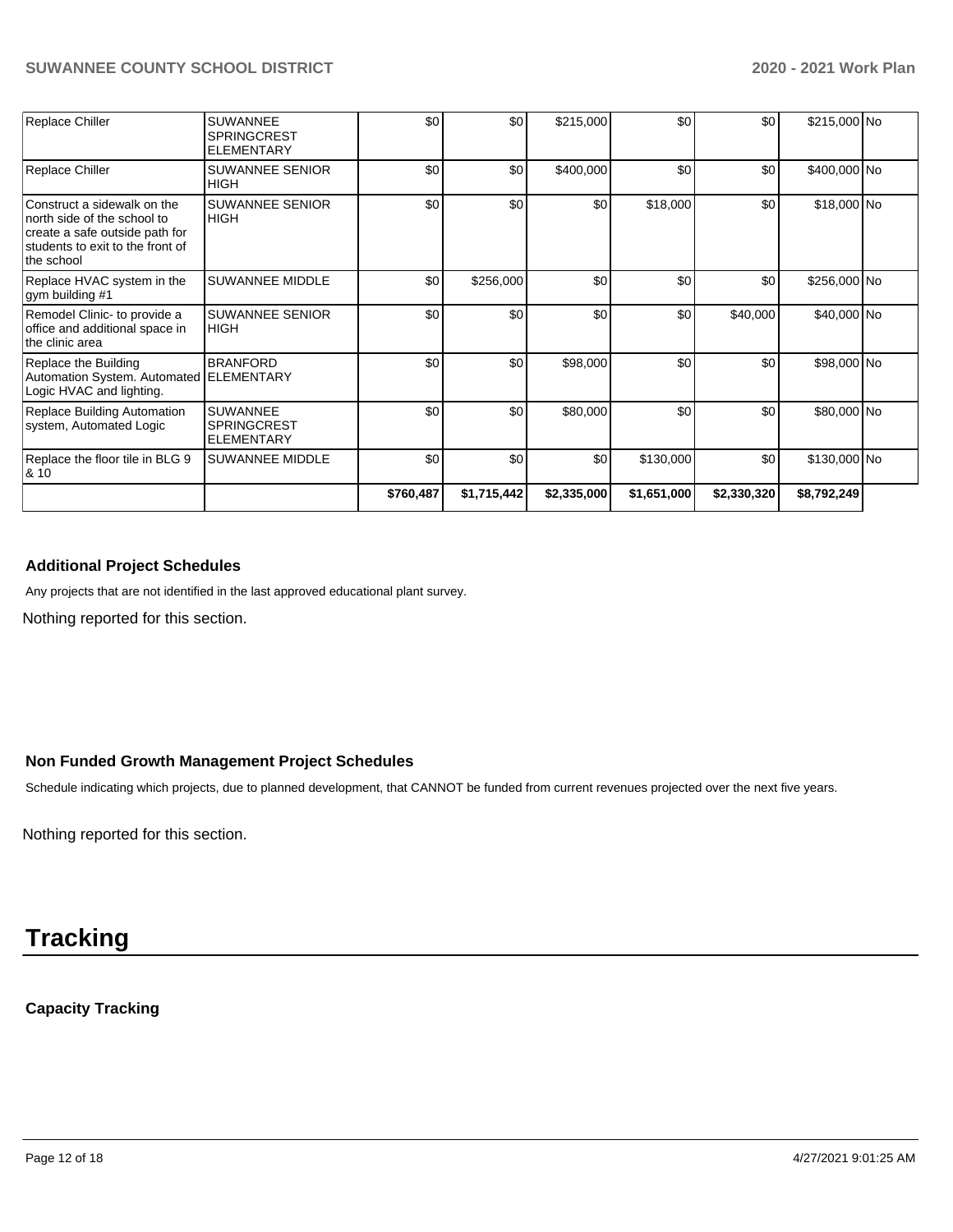| Location                                            | $2020 -$<br>2021 Satis.<br>Stu. Sta. | Actual<br>$2020 -$<br>2021 FISH<br>Capacity | Actual<br>$2019 -$<br>2020<br><b>COFTE</b> | # Class<br><b>Rooms</b> | Actual<br>Average<br>$2020 -$<br>2021 Class<br><b>Size</b> | Actual<br>$2020 -$<br>2021<br><b>Utilization</b> | <b>New</b><br>Stu.<br>Capacity | <b>New</b><br>Rooms to<br>be<br>Added/Re<br>moved | Projected<br>$2024 -$<br>2025<br><b>COFTE</b> | Projected<br>$2024 -$<br>2025<br><b>Utilization</b> | Projected<br>$2024 -$<br>2025 Class<br><b>Size</b> |
|-----------------------------------------------------|--------------------------------------|---------------------------------------------|--------------------------------------------|-------------------------|------------------------------------------------------------|--------------------------------------------------|--------------------------------|---------------------------------------------------|-----------------------------------------------|-----------------------------------------------------|----------------------------------------------------|
| <b>SUWANNEE RIVERSIDE</b><br>ELEMENTARY             | 975                                  | 975                                         | 752                                        | 52                      | 14                                                         | 77.00 %                                          | 22                             | $\Omega$                                          | 725                                           | 73.00 %                                             | 14                                                 |
| <b>RIVEROAK Technical</b><br>College                | 338                                  | 405                                         | 69                                         | 19                      | 4                                                          | 17.00 %                                          | $\Omega$                       | $\Omega$                                          | 65                                            | 16.00 %                                             | 3                                                  |
| <b>SUWANNEE</b><br><b>SPRINGCREST</b><br>ELEMENTARY | 784                                  | 784                                         | 665                                        | 42                      | 16                                                         | 85.00 %                                          | $\Omega$                       | $\Omega$                                          | 641                                           | 82.00 %                                             | 15                                                 |
| <b>SUWANNEE SENIOR</b><br><b>HIGH</b>               | 1,728                                | 1,641                                       | 1,050                                      | 70                      | 15                                                         | 64.00%                                           | $\Omega$                       | $\Omega$                                          | 1,014                                         | 62.00 %                                             | 14                                                 |
| <b>SUWANNEE MIDDLE</b>                              | 1,171                                | 1,053                                       | 1,030                                      | 52                      | 20                                                         | 98.00 %                                          | $\Omega$                       | $\Omega$                                          | 994                                           | 94.00 %                                             | 19                                                 |
| <b>BRANFORD HIGH</b><br>SCHOOL                      | 1,048                                | 943                                         | 692                                        | 44                      | 16                                                         | 73.00 %                                          | 0                              | $\Omega$                                          | 668                                           | 71.00 %                                             | 15                                                 |
| <b>BRANFORD</b><br><b>ELEMENTARY</b>                | 754                                  | 754                                         | 670                                        | 41                      | 16                                                         | 89.00 %                                          | $\Omega$                       | $\Omega$                                          | 646                                           | 86.00 %                                             | 16                                                 |
| SUWANNEE PINEVIEW<br><b>ELEMENTARY</b>              | 807                                  | 807                                         | 684                                        | 44                      | 16                                                         | 85.00 %                                          | $\Omega$                       | $\Omega$                                          | 660                                           | 82.00 %                                             | 15                                                 |
| <b>OPPORTUNITY SCHOOL</b>                           | 153                                  | $\Omega$                                    | 57                                         | $\overline{7}$          | 8                                                          | 0.00%                                            | $\Omega$                       | $\Omega$                                          | 55                                            | 0.00%                                               | 8                                                  |
|                                                     | 7,758                                | 7,362                                       | 5,669                                      | 371                     | 15                                                         | 77.01 %                                          | 22                             | 0                                                 | 5,468                                         | 74.05%                                              | 15                                                 |

The COFTE Projected Total (5,468) for 2024 - 2025 must match the Official Forecasted COFTE Total (5,469 ) for 2024 - 2025 before this section can be completed. In the event that the COFTE Projected Total does not match the Official forecasted COFTE, then the Balanced Projected COFTE Table should be used to balance COFTE.

| Projected COFTE for 2024 - 2025 |       | Grad    |
|---------------------------------|-------|---------|
| Elementary (PK-3)               | 1,871 |         |
| Middle $(4-8)$                  | 2,061 | Elemen  |
| High (9-12)                     | 1.536 | Middle  |
|                                 | 5,469 | High (9 |
|                                 |       |         |

| <b>Grade Level Type</b> | <b>Balanced Projected</b><br>COFTE for 2024 - 2025 |
|-------------------------|----------------------------------------------------|
| Elementary (PK-3)       |                                                    |
| Middle (4-8)            |                                                    |
| High (9-12)             |                                                    |
|                         | 5,468                                              |

#### **Relocatable Replacement**

Number of relocatable classrooms clearly identified and scheduled for replacement in the school board adopted financially feasible 5-year district work program.

| Location                        | $-2021$<br>$2020 -$ | $-2022$<br>2021 | $2022 - 2023$ | 2023 - 2024 2024 - 2025 | Year 5 Total |
|---------------------------------|---------------------|-----------------|---------------|-------------------------|--------------|
| Total Relocatable Replacements: |                     |                 |               |                         |              |

#### **Charter Schools Tracking**

Information regarding the use of charter schools.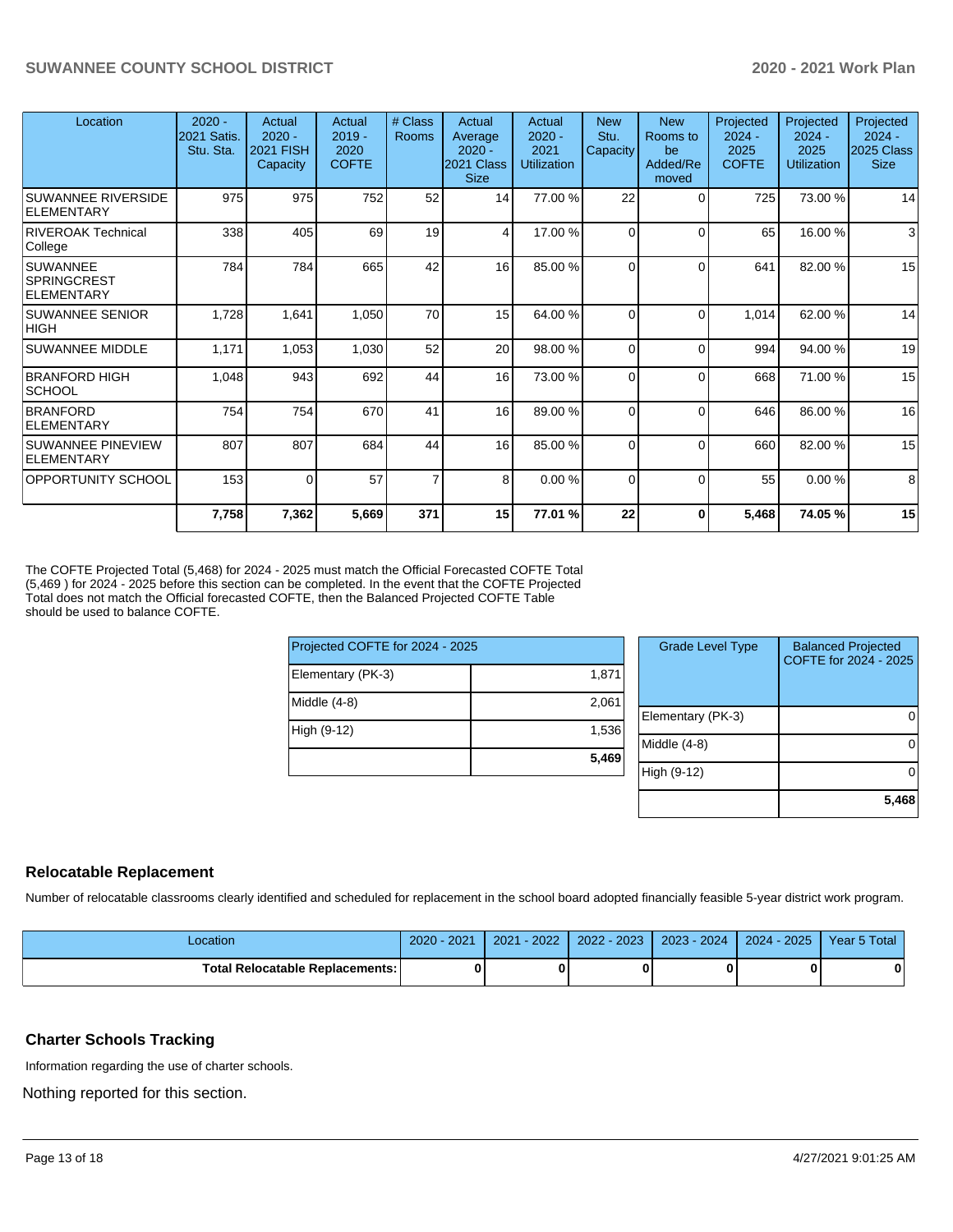#### **Special Purpose Classrooms Tracking**

The number of classrooms that will be used for certain special purposes in the current year, by facility and type of classroom, that the district will, 1), not use for educational purposes, and 2), the co-teaching classrooms that are not open plan classrooms and will be used for educational purposes.

| School |                                        | School Type $\parallel \#$ of Elementary $\parallel \#$ of Middle 4-8 $\parallel \#$ of High 9-12<br><b>K-3 Classrooms</b> | <b>Classrooms</b> | <b>Classrooms</b> | $#$ of $ESE$<br><b>Classrooms</b> | # of Combo<br><b>Classrooms</b> | Total<br><b>Classrooms</b> |
|--------|----------------------------------------|----------------------------------------------------------------------------------------------------------------------------|-------------------|-------------------|-----------------------------------|---------------------------------|----------------------------|
|        | <b>Total Educational Classrooms: I</b> |                                                                                                                            | 01                |                   |                                   | 0 I                             | $\bf{0}$                   |

| <b>School</b> | School Type                          | # of Elementary  # of Middle 4-8  # of High 9-12<br><b>K-3 Classrooms</b> | <b>Classrooms</b> | <b>Classrooms</b> | $#$ of ESE<br><b>Classrooms</b> | # of Combo<br><b>Classrooms</b> | Total<br><b>Classrooms</b> |
|---------------|--------------------------------------|---------------------------------------------------------------------------|-------------------|-------------------|---------------------------------|---------------------------------|----------------------------|
|               | <b>Total Co-Teaching Classrooms:</b> |                                                                           |                   |                   |                                 | 0                               | 01                         |

#### **Infrastructure Tracking**

**Necessary offsite infrastructure requirements resulting from expansions or new schools. This section should include infrastructure information related to capacity project schedules and other project schedules (Section 4).** 

Not Specified

**Proposed location of planned facilities, whether those locations are consistent with the comprehensive plans of all affected local governments, and recommendations for infrastructure and other improvements to land adjacent to existing facilities. Provisions of 1013.33(12), (13) and (14) and 1013.36** must be addressed for new facilities planned within the 1st three years of the plan (Section 5).

Not Specified

**Consistent with Comp Plan?** No

#### **Net New Classrooms**

The number of classrooms, by grade level and type of construction, that were added during the last fiscal year.

| List the net new classrooms added in the 2019 - 2020 fiscal year.                                                                                       |                            |                                   | List the net new classrooms to be added in the 2020 - 2021 fiscal<br>year. |                                                                        |                              |                          |                                |                        |
|---------------------------------------------------------------------------------------------------------------------------------------------------------|----------------------------|-----------------------------------|----------------------------------------------------------------------------|------------------------------------------------------------------------|------------------------------|--------------------------|--------------------------------|------------------------|
| "Classrooms" is defined as capacity carrying classrooms that are added to increase<br>capacity to enable the district to meet the Class Size Amendment. |                            |                                   |                                                                            | Totals for fiscal year 2020 - 2021 should match totals in Section 15A. |                              |                          |                                |                        |
| Location                                                                                                                                                | 2019 - 2020 #<br>Permanent | $2019 - 2020$ #<br><b>Modular</b> | $2019 - 2020$ #<br>Relocatable                                             | $2019 - 2020$<br>Total                                                 | $2020 - 2021$ #<br>Permanent | 2020 - 2021 #<br>Modular | $2020 - 2021$ #<br>Relocatable | $2020 - 2021$<br>Total |
| Elementary (PK-3)                                                                                                                                       |                            |                                   |                                                                            |                                                                        |                              |                          |                                |                        |
| Middle (4-8)                                                                                                                                            |                            |                                   |                                                                            |                                                                        |                              |                          |                                |                        |
| High (9-12)                                                                                                                                             |                            |                                   |                                                                            |                                                                        |                              |                          |                                |                        |
|                                                                                                                                                         |                            |                                   |                                                                            |                                                                        |                              |                          |                                |                        |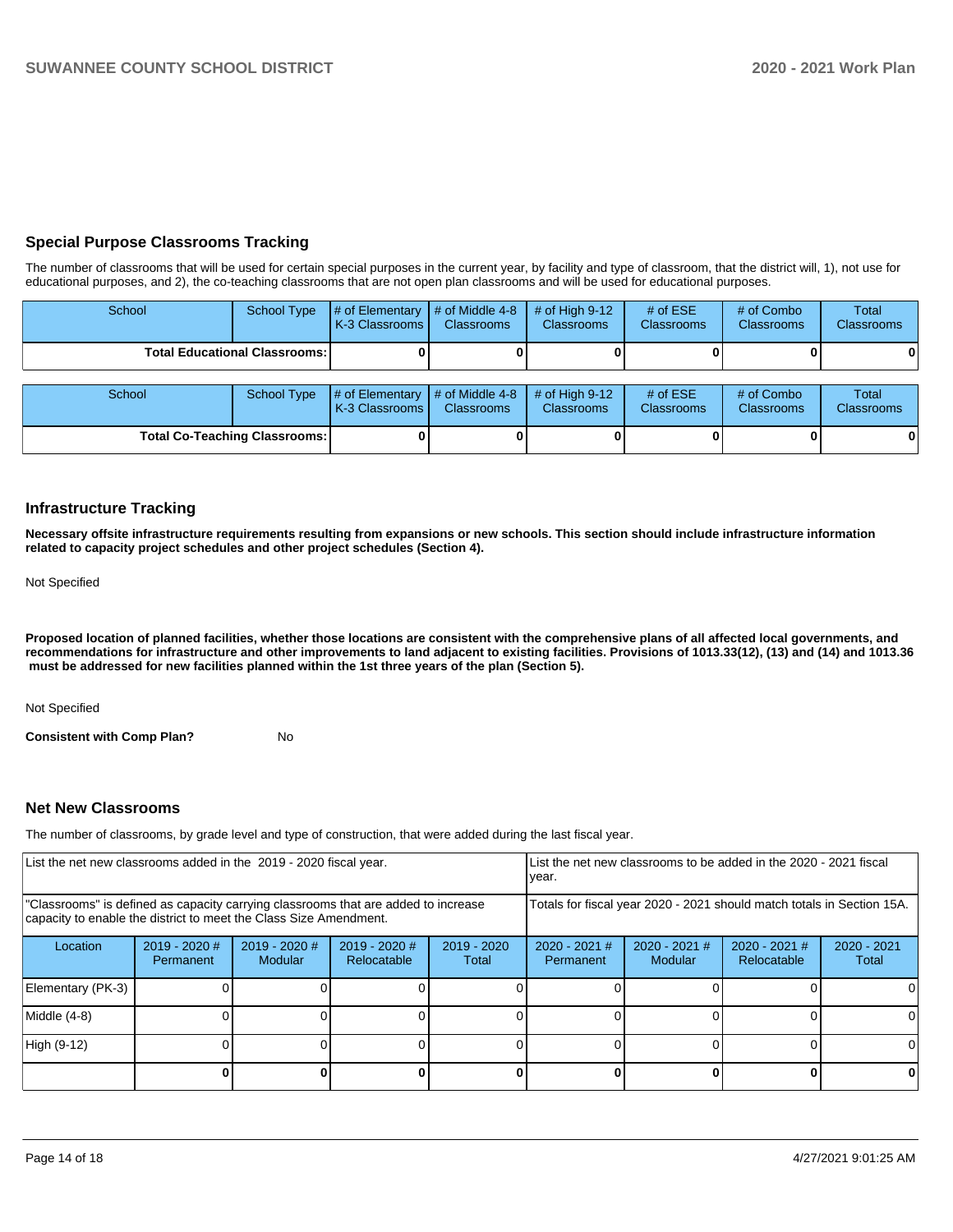#### **Relocatable Student Stations**

Number of students that will be educated in relocatable units, by school, in the current year, and the projected number of students for each of the years in the workplan.

| <b>Site</b>                                       | 2020 - 2021 | 2021 - 2022 | 2022 - 2023 | 2023 - 2024 | $2024 - 2025$ | 5 Year Average |
|---------------------------------------------------|-------------|-------------|-------------|-------------|---------------|----------------|
| SUWANNEE RIVERSIDE ELEMENTARY                     | 0           | 22          | 22          | 22          |               | 13             |
| RIVEROAK Technical College                        | 27          | 27          | 27          | 27          | 27            | 27             |
| SUWANNEE SPRINGCREST ELEMENTARY                   | $\Omega$    |             | 0           | $\Omega$    | $\Omega$      | $\Omega$       |
| <b>SUWANNEE SENIOR HIGH</b>                       | $\Omega$    |             | $\Omega$    | $\Omega$    | 0             | $\Omega$       |
| <b>SUWANNEE MIDDLE</b>                            | 0           |             | 0           | $\Omega$    | 0             | $\overline{0}$ |
| BRANFORD ELEMENTARY                               | 88          | 88          | 88          | 88          | 88            | 88             |
| SUWANNEE PINEVIEW ELEMENTARY                      | 72          | 72          | 72          | 72          | 72            | 72             |
| BRANFORD HIGH SCHOOL                              | 25          | 25          | 25          | 25          | 25            | 25             |
| OPPORTUNITY SCHOOL                                | 153         | 153         | 153         | 153         | 153           | 153            |
| Totals for SUWANNEE COUNTY SCHOOL DISTRICT        |             |             |             |             |               |                |
| Total students in relocatables by year.           | 365         | 387         | 387         | 387         | 365           | 378            |
| Total number of COFTE students projected by year. | 5,613       | 5,641       | 5,573       | 5,534       | 5,469         | 5,566          |

#### **Leased Facilities Tracking**

Exising leased facilities and plans for the acquisition of leased facilities, including the number of classrooms and student stations, as reported in the educational plant survey, that are planned in that location at the end of the five year workplan.

Percent in relocatables by year. **7 % 7 % 7 % 7 % 7 % 7 %**

| Location                        | # of Leased<br>Classrooms 2020 -<br>2021 | <b>FISH Student</b><br><b>Stations</b> | Owner            | # of Leased<br>Classrooms 2024 -<br>2025 | <b>FISH Student</b><br><b>Stations</b> |
|---------------------------------|------------------------------------------|----------------------------------------|------------------|------------------------------------------|----------------------------------------|
| SUWANNEE PINEVIEW ELEMENTARY    |                                          |                                        | 72 mobil modular | 4                                        | 72                                     |
| SUWANNEE RIVERSIDE ELEMENTARY   |                                          | 0                                      |                  | 0                                        |                                        |
| RIVEROAK Technical College      | 0                                        | 0                                      |                  | 0                                        | 0                                      |
| SUWANNEE SPRINGCREST ELEMENTARY |                                          | 0                                      |                  | 0                                        |                                        |
| <b>SUWANNEE SENIOR HIGH</b>     | 0                                        | $\Omega$                               |                  | $\Omega$                                 | <sup>0</sup>                           |
| BRANFORD HIGH SCHOOL            | 0                                        | 0                                      |                  | 0                                        | ∩                                      |
| BRANFORD ELEMENTARY             | ∩                                        | $\Omega$                               |                  | $\Omega$                                 | $\Omega$                               |
| OPPORTUNITY SCHOOL              |                                          | 36                                     |                  | 0                                        | U                                      |
| <b>SUWANNEE MIDDLE</b>          |                                          | $\Omega$                               |                  | 0                                        | ∩                                      |
|                                 |                                          | 108                                    |                  | Δ                                        | 72                                     |

#### **Failed Standard Relocatable Tracking**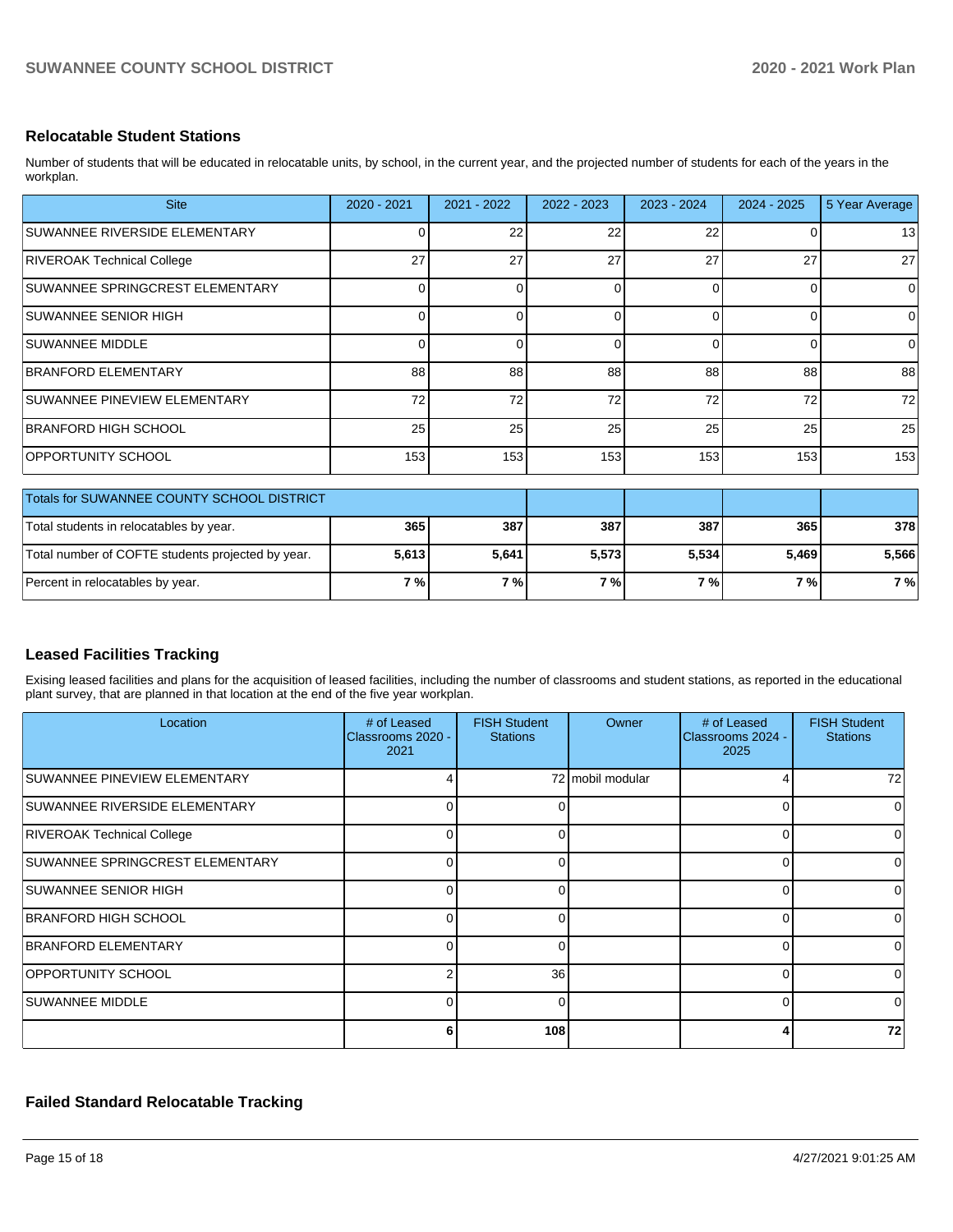Relocatable units currently reported by school, from FISH, and the number of relocatable units identified as 'Failed Standards'.

Nothing reported for this section.

# **Planning**

#### **Class Size Reduction Planning**

**Plans approved by the school board that reduce the need for permanent student stations such as acceptable school capacity levels, redistricting, busing, year-round schools, charter schools, magnet schools, public-private partnerships, multitrack scheduling, grade level organization, block scheduling, or other alternatives.**

The District reacts to the needs by requests made from the principals. A study by District level staff, a 3rd party or the Superintendent might identify potential possibilities.

#### **School Closure Planning**

**Plans for the closure of any school, including plans for disposition of the facility or usage of facility space, and anticipated revenues.** 

We have no plans to dispose of any of our satisfactory educational facilities.

# **Long Range Planning**

#### **Ten-Year Maintenance**

District projects and locations regarding the projected need for major renovation, repair, and maintenance projects within the district in years 6-10 beyond the projects plans detailed in the five years covered by the work plan.

Nothing reported for this section.

#### **Ten-Year Capacity**

Schedule of capital outlay projects projected to ensure the availability of satisfactory student stations for the projected student enrollment in K-12 programs for the future 5 years beyond the 5-year district facilities work program.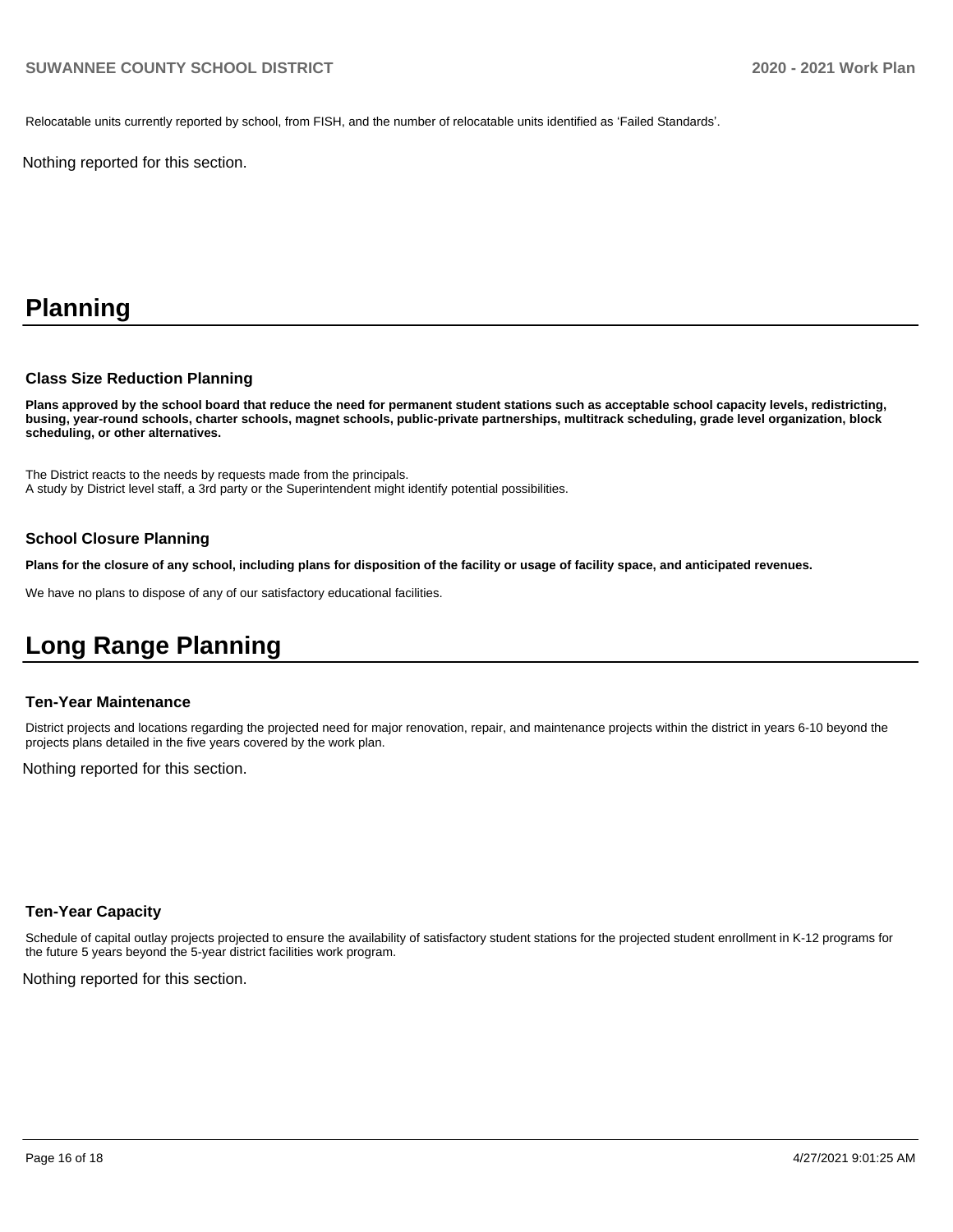#### **Ten-Year Planned Utilization**

Schedule of planned capital outlay projects identifying the standard grade groupings, capacities, and planned utilization rates of future educational facilities of the district for both permanent and relocatable facilities.

| <b>Grade Level Projections</b>   | <b>FISH</b><br><b>Student</b><br><b>Stations</b> | <b>Actual 2019 -</b><br><b>2020 FISH</b><br>Capacity | Actual<br>$2019 -$<br>2020<br><b>COFTE</b> | Actual 2019 - 2020<br><b>Utilization</b> | Actual 2020 - 2021 / 2029 - 2030 new<br>Student Capacity to be added/removed | Projected 2029<br><b>2030 COFTE</b> | Projected 2029 -<br>2030 Utilization |
|----------------------------------|--------------------------------------------------|------------------------------------------------------|--------------------------------------------|------------------------------------------|------------------------------------------------------------------------------|-------------------------------------|--------------------------------------|
| Elementary - District<br>lTotals | 3.320                                            | 3,320                                                | 2,771.51                                   | 83.49 %                                  |                                                                              | 2,658                               | 80.06%                               |
| Middle - District Totals         | 2.219                                            | 1,996                                                | 1,722.63                                   | 86.32 %                                  |                                                                              | 1.216                               | 60.92 %                              |
| High - District Totals           | 1.728                                            | 1.641                                                | 1.049.92                                   | 63.99 %                                  |                                                                              | 1.354                               | 82.51 %                              |
| Other - ESE, etc                 | 591                                              | 405                                                  | 125.42                                     | 30.86 %                                  |                                                                              | 117                                 | 28.89 %                              |
|                                  | 7,858                                            | 7,362                                                | 5,669.48                                   | 77.01 %                                  |                                                                              | 5,345                               | 72.60%                               |

**Combination schools are included with the middle schools for student stations, capacity, COFTE and utilization purposes because these facilities all have a 90% utilization factor. Use this space to explain or define the grade groupings for combination schools.** 

No comments to report.

#### **Ten-Year Infrastructure Planning**

**Proposed Location of Planned New, Remodeled, or New Additions to Facilities in 06 thru 10 out years (Section 28).**

Nothing reported for this section.

Plans for closure of any school, including plans for disposition of the facility or usage of facility space, and anticipated revenues in the 06 thru 10 out **years (Section 29).**

Nothing reported for this section.

#### **Twenty-Year Maintenance**

District projects and locations regarding the projected need for major renovation, repair, and maintenance projects within the district in years 11-20 beyond the projects plans detailed in the five years covered by the work plan.

Nothing reported for this section.

#### **Twenty-Year Capacity**

Schedule of capital outlay projects projected to ensure the availability of satisfactory student stations for the projected student enrollment in K-12 programs for the future 11-20 years beyond the 5-year district facilities work program.